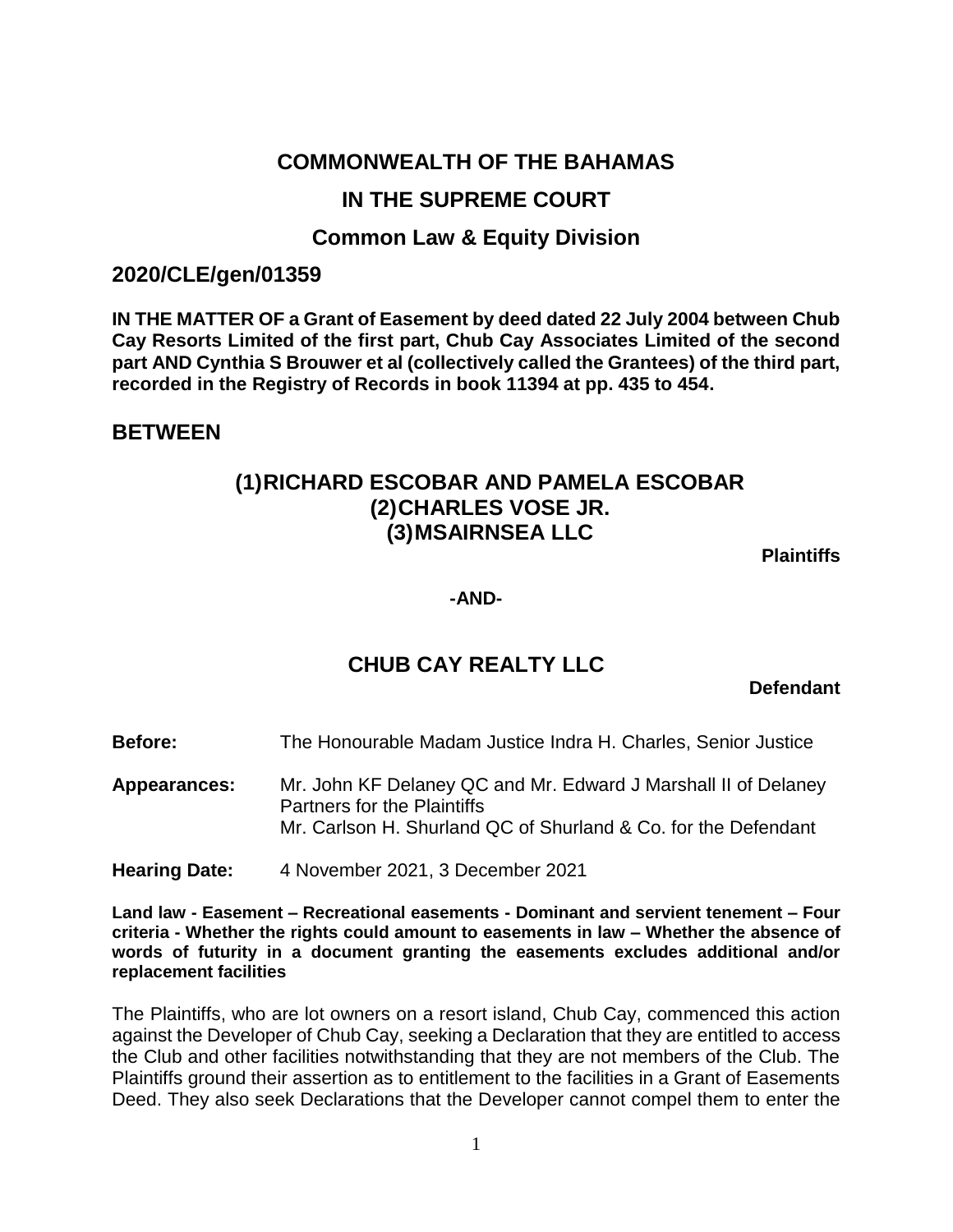Amended Deed, which would have the effect of relinquishing their rights under the Grant of Easements. They also seek a Declaration that the Developer be prevented from restricting their use of vehicles that are not golf carts.

The Developer denies that the Plaintiffs are entitled to access the facilities without being members of the Club. The Developer further alleges that the Grant of Easements does not have the effect of granting access to the current facilities and that the rights of way asserted are not capable in law of being easements.

## **HELD: Finding that the Plaintiffs are entitled to use some of the facilities without being members of the Club and that the rights conferred amount in law to easements**

- 1. The intention of the Grant of Easements was to give access to the kind of facilities that grantees and their guests might expect to enjoy on a resort island.
- 2. The absence of the words of futurity in the grant does not mean that the grant is limited to the actual facilities that existed at the time of the grant. Additional and replacement facilities could be included: **Regency Villas Title Ltd and others v Diamond Resorts (Europe) Ltd and others** [2018] UKSC 57 and **Cayman Shores Development Ltd et al v the Registrar of Lands et al** No. 143 of 2019 applied.
- 3. As the island is a resort island, the right to enjoy certain facilities accommodates Chub Cay as the dominant tenement: **In Re Ellenborough Park** [1956] Ch. 131 and **Regency Villas** applied.
- 4. The right of the Plaintiffs and their visitors to use the Club-like facilities would not substantially deprive the Developer of its legal possession thereof because the right is clearly stated as a right to use the facilities in the same way that nonmembers and guests of the Club would, and use the facilities in the way they are intended to be used: **Re Ellenborough Park** and **Regency Villas** applied.
- 5. Recreational easements are now considered as conferring utility and benefit on those who undertake it: **Regency Villas** and **Cayman Shores** applied.

# **JUDGMENT**

## **Charles Sr. J: Introduction**

[1] This case relates to the law of easements and specifically recreational easements. It also raises a novel question of whether the recent English Supreme Court decision in **Regency Villas Title Ltd et al v Diamond Resorts (Europe) Limited**  [2018] UKSC 57 reflects the common law of The Bahamas in determining whether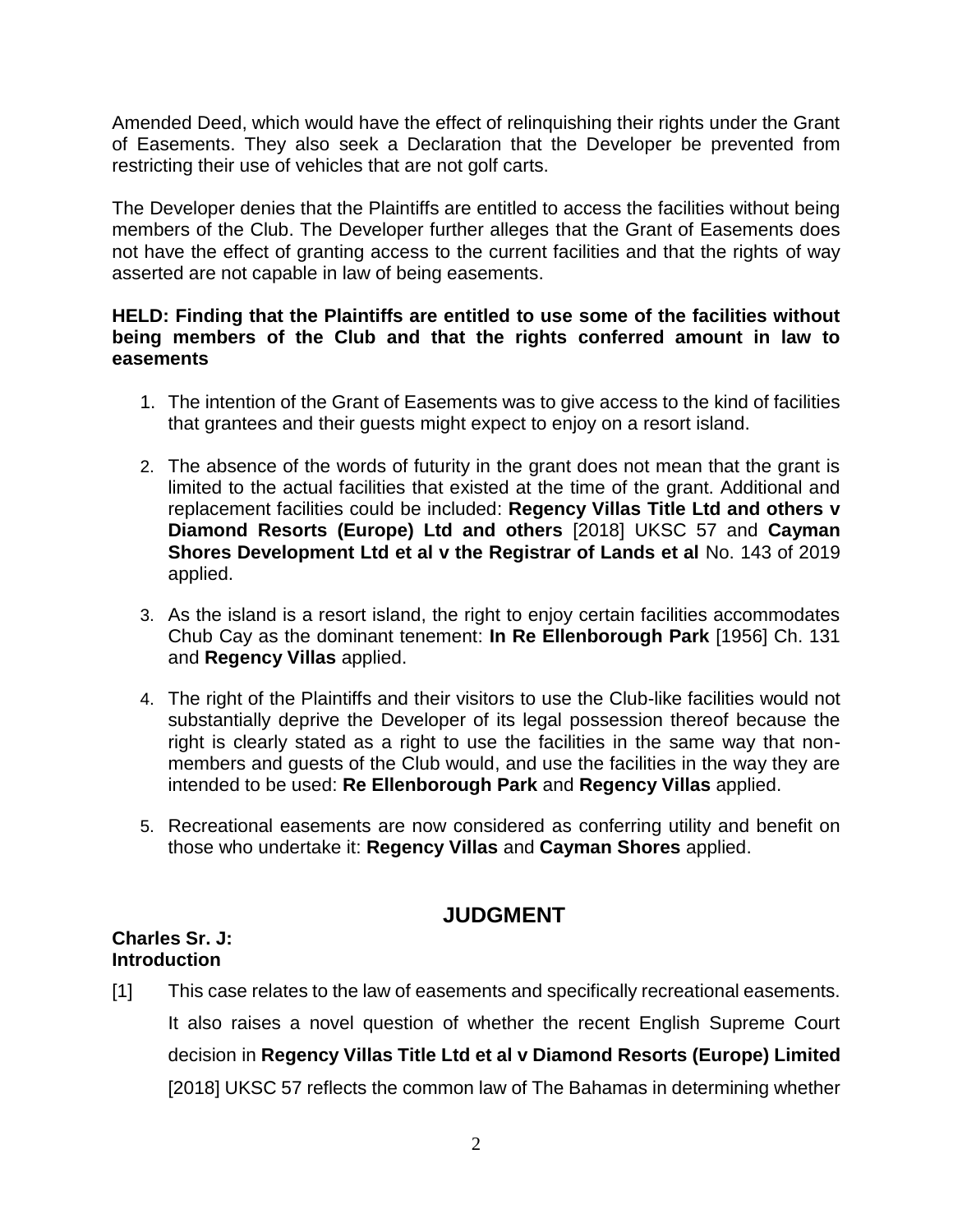the right to use, subject to the payment of fees and charges common to other users, recreational facilities which are provided in a club environment on a private resort island in The Bahamas may be conferred by the use of freehold easements upon the owners and occupiers of adjacent freehold lots.

- [2] In the present case, the Plaintiffs seek a Declaration that, as owners in fee simple in possession of certain lots on the Island of Chub Cay, a resort island in the Berry Islands, they are entitled to use the Chub Cay Club and other facilities notwithstanding that they are not members of the Club. In support of their assertion, they rely on the Grant of Easements dated 22 July 2004, by which they say, they were granted an easement to access the said facilities.
- [3] The Defendant, the current developer of the resort island, denies that the Plaintiffs are entitled to access the Club and some of the facilities on two grounds namely: (I) the Grant of Easements did not have the effect of granting a right to the facilities constructed after the execution of that deed and, in any event, (ii) the rights alleged are not capable in law of being easements.
- [4] The Defendant has therefore excluded the Plaintiffs from the use of the Club and the other facilities on the basis that they are not members of the Club. Guests of Club members and guest of the Club hotel are permitted to use the Club and other facilities.

## **The evidence**

- [5] The evidence was presented in the form of affidavit evidence.
- [6] The Plaintiffs relied on the following affidavits: (i) Affidavit of Richard Escobar (1<sup>st</sup>) Escobar Affidavit) filed 15 April 2021; (ii) Affidavit of Lance Walker ("Walker Affidavit) filed 15 April 2021; (iii) Affidavit of Charles Vose Jr. ("Vose Affidavit") filed 15 April 2021 and, (iv) Affidavit of Richard Escobar ("2nd Escobar Affidavit") filed 21 September 2021.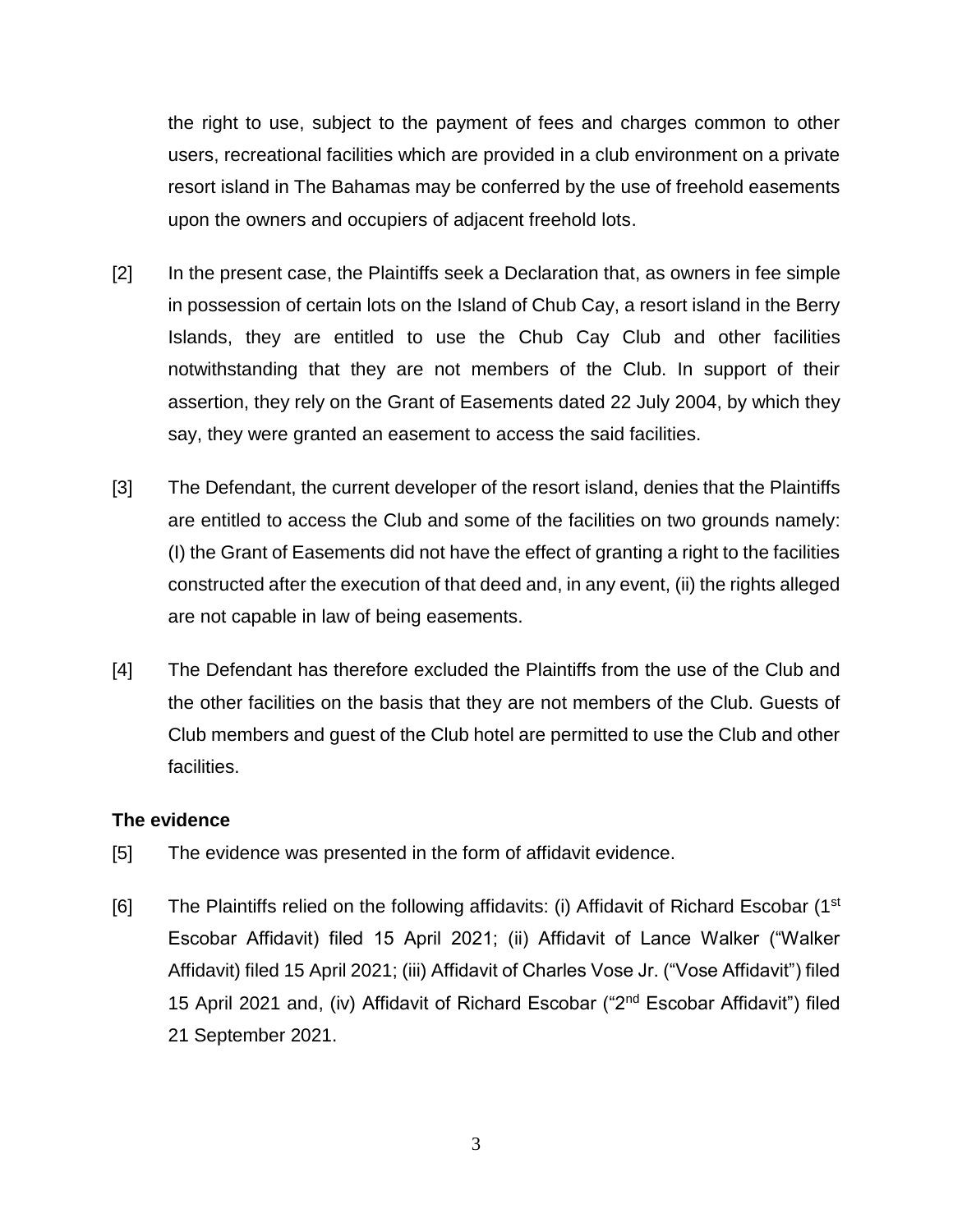[7] The Defendant relied on the following affidavits: (i) Affidavit of George Bishop ("Bishop Affidavit") filed 31 March 2021; (ii) Affidavit of David Renaud ("1st Renaud Affidavit") filed 6 April 2021 and (iii) Affidavit of James Greer (Greer Affidavit") filed 30 August 2021.

## **Salient facts**

- [8] The following facts are agreed between the parties. Chub Cay is a private resort island. It is approximately 37 miles northwest of Nassau and 150 miles southeast of Fort Lauderdale, Florida. It boasts the prestigious Chub Cay Club ("the Club") which has been the exclusive retreat for a very select membership. There is also a pristine beach, an air strip, a marina and dock, roads, restaurant, shops and other facilities which, altogether, creates a recreational environment for lot owners, guests and vacationers.
- [9] The Plaintiffs are not members of the Club. However, they are owners in fee simple in possession of certain lots ("Plaintiffs' lots") on the island. The history of the Plaintiffs' property ownership on Chub Cay started with Mr. Vose in 1982, followed by the Escobars in 2000 and the Walkers in 2009. Prior to purchasing their lot in 2009, the Walkers had purchased a slip in the marina that same year.
- [10] The Defendant is a company incorporated under the laws of The Bahamas and since 25 July 2014, the current owner of the developer's interests with respect to Chub Cay. The Defendant is ultimately beneficially owned and/or controlled by George H. Bishop ("Mr. Bishop") of Texas, USA. The original developer was Crown Colony Club Limited.
- [11] On 13 May 1974, the original developer sold Chub Cay to Chub Cay Investments Ltd.
- [12] Sometime in or about 1978, the interests of Chub Cay Investments Ltd. were acquired by Chub Cay Associates Limited ("Associates") and Chub Cay Resorts Limited ("Resorts"). This was the start of the Associates and Resorts period of ownership ("Associates and Resorts period") which lasted until 2005.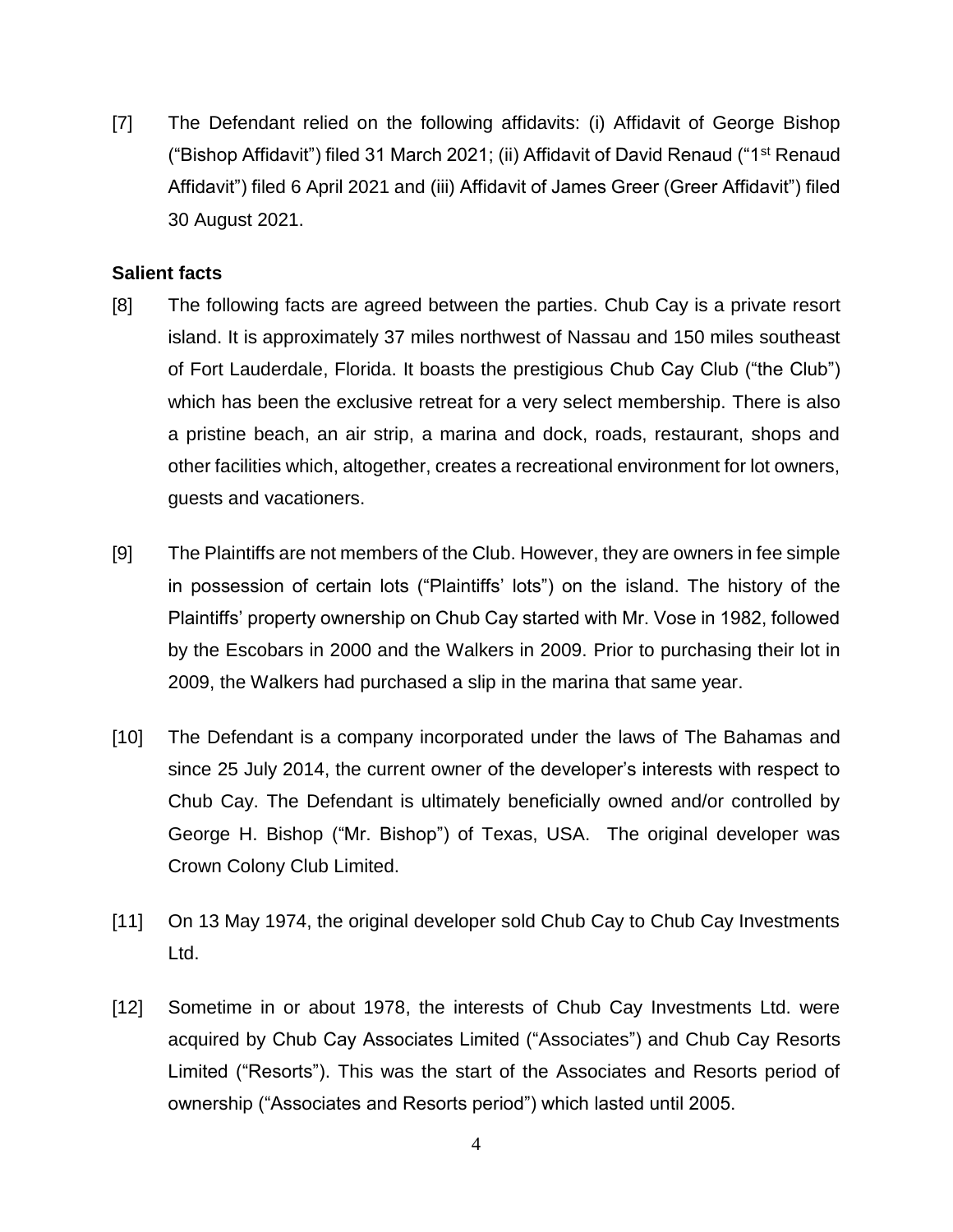- [13] In or around 2004, the owners of Associates and Resorts had decided to sell their interests in Chub Cay to a third party.
- [14] By deed dated 22 July 2004, the Grant of Easements ("the GOE") was executed between Resorts of the first part, Associates of the second part and Cynthia S. Brouwer et al of the third part. The GOE was first recorded on 18 October 2004 in the Registry of Records and again on 24 June 2011 at Volume 11394 pages 435- 454. The GOE confers rights of easements in favour of all grantees.
- [15] The GOE came into existence as a result of the contemplated sale with a view to resolving doubts as to the rights of way and easements.
- [16] Each of the Plaintiffs are "grantees" under the GOE. "Grantees" is defined in the GOE to include the heirs, successors in title and assigns of the named grantees.
- [17] At the time of the GOE, Associates was the owner in fee simple in possession of the land comprising the western portion of Chub Cay, including the Chub Cay Club and Marina ("Associates' land"). Resorts was the owner in fee simple in possession of a piece parcel or strip of land within Associates land between Lots M and N and the Remainder of Chub Cay ("Resorts' land"). By the GOE, Resorts' and Associates' land was expressly subject to rights of way and easements created in relation thereto and subject to an airport, marina, restaurant and club facility in addition to roads, fields, water supply and other utilities. Amongst other provisions of the GOE, at Recital G, it is stated:

**"(G) Doubts have arisen as to the exact location of the rights of way granted to the Grantees and as to whether rights of way were in fact granted over Associates' land and further as no rights or easements were given in relation to use of the facilities on Associates' land or Resorts' land which rights of way and easements Associates and Resorts have at all times allowed the Grantees and each other respectively to use and at the request of Resorts and for the avoidance of any doubts and in consideration of the release by the Grantees of all other rights not previously granted to them by a document in writing that they may now enjoy over Associates land and over Resorts land Resorts and Associates have agreed to execute this document for the purpose of granting confirming the rights of way and easements now enjoyed by the Grantees and**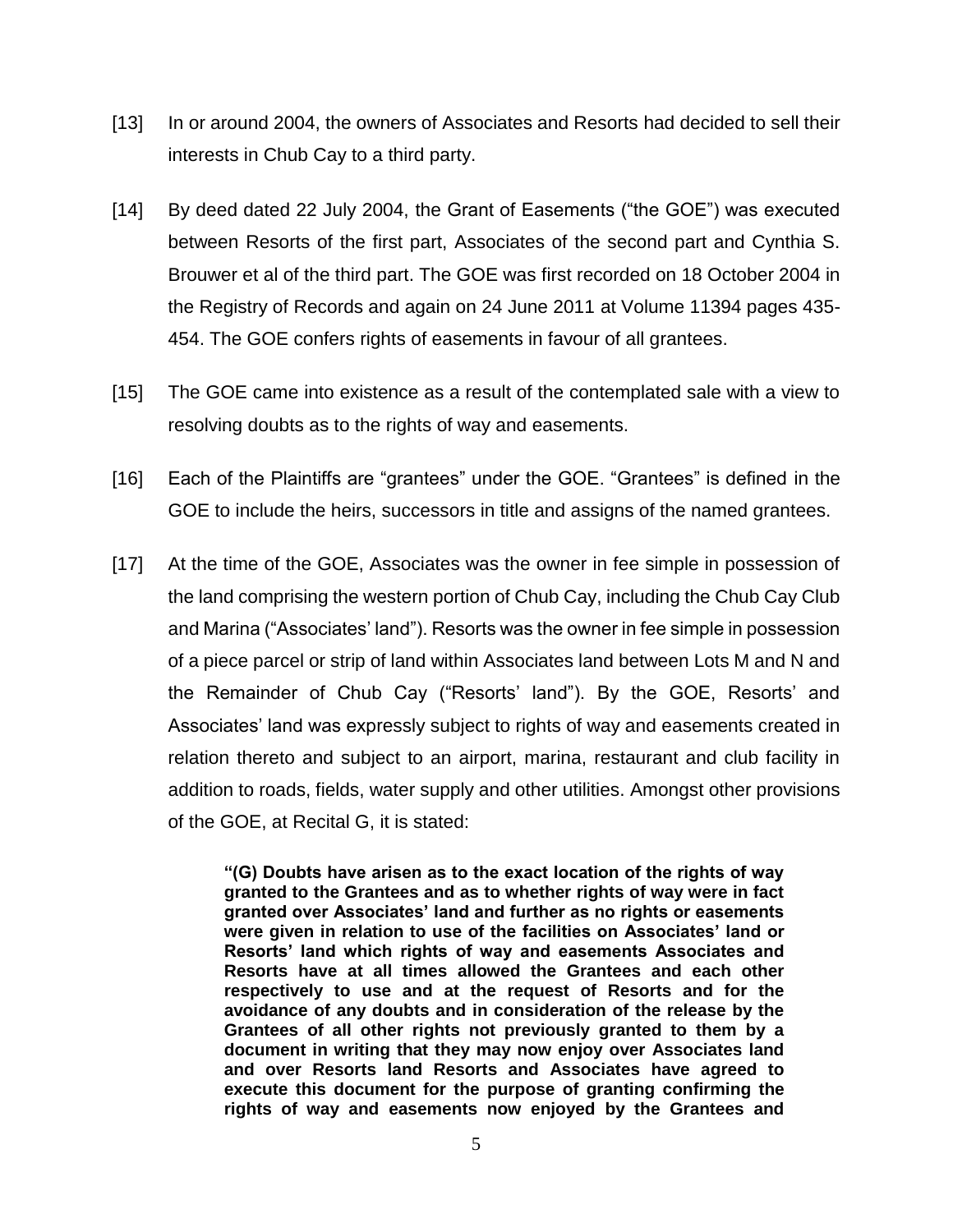**Resorts as herein contained and for the purpose of confirming the exact location of the rights of way already granted."**

[18] At paragraph 1 of the GOE, rights of way are expressly conferred over Associates land –

## **"…for the purposes of accessing the Club and other facilities on Associates land…"**

[19] Further according to the terms of the Grant of Easements, the nature and extent of the rights of way and easements granted to the Plaintiffs and the other lot owners include (but are not limited to) the following:

> **"2. In pursuance of the said agreement and for the consideration aforesaid Associates AS BENEFICIAL OWNER hereby grants unto Resorts and the Grantees full and free right and liberty for Resorts and the Grantees and the owners and occupiers for the time being of Resorts' land and the Grantees' land or any part thereof their tenants servants visitors and licensees (in common with all other who have or who may hereafter have the like right) at all times hereinafter by day or by night subject as herein set forth for purposes connected with the use and enjoyment of the said hereditaments and every part thereof:-**

- **a) To use that portion of the Club and other facilities on Associates land which are open to non-members of the Club and to guests of the Club (including without limiting the generality of the foregoing the bar restaurant club hotel beach and common areas and pathways) in the manner in which the Club is intended to be used;**
- **b) …..**

**TO HOLD the said rights and privileges unto and to the use of Resorts and the Grantees in fee simple as appurtenant to Resorts land and the Grantees land SUBJECT TO the same terms and conditions as the Club Marina Utilities and other facilities are made available to other property owners on Chub Cay and to non-members of the Club including the payment of fees and other charges common to other users of the Club Marina Utilities and other facilities AND SUBJECT ALSO TO the right of the Grantor from time to time to impose reasonable rules to regulate the use of any or all of the aforesaid facilities.**

**…**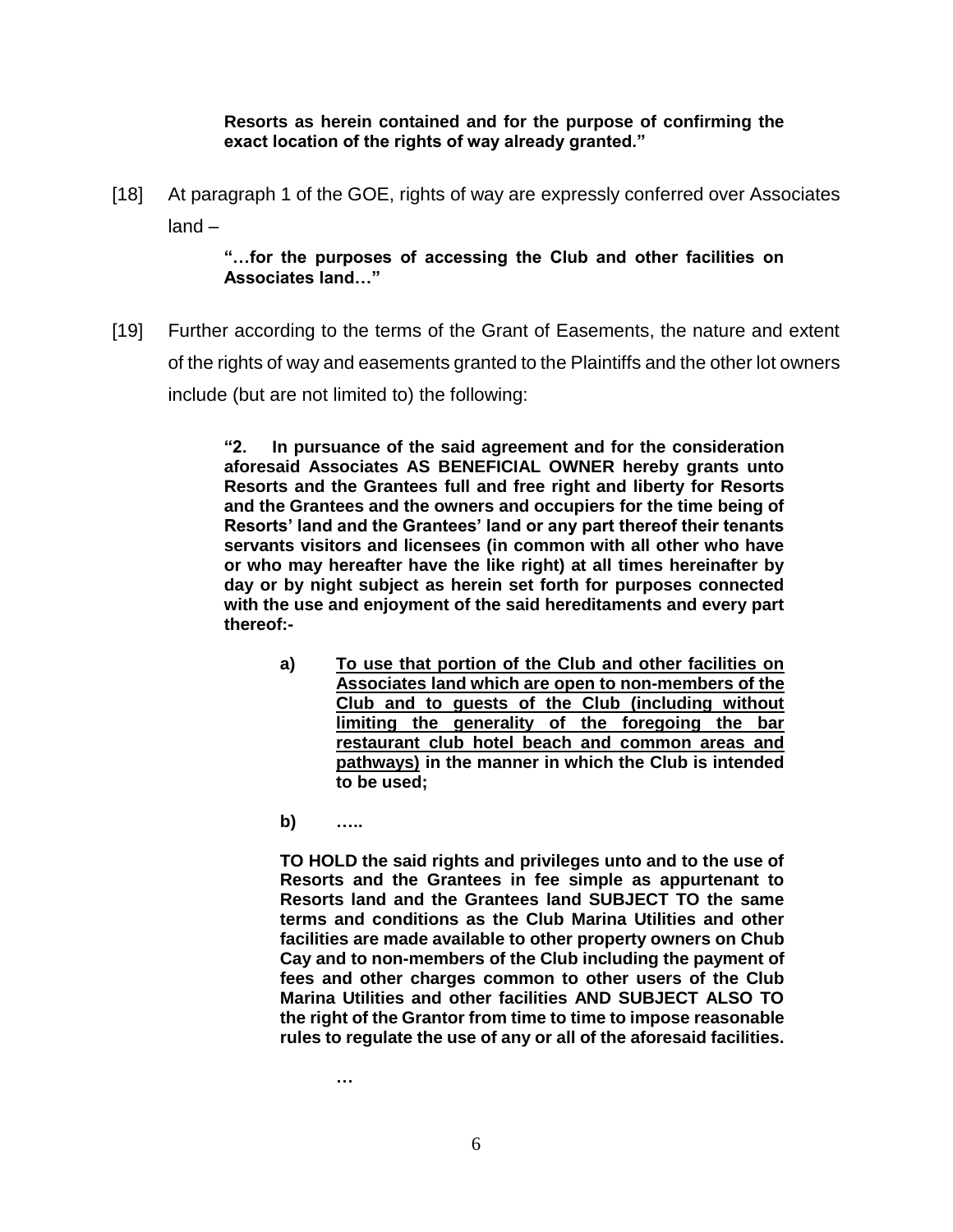**3. In pursuance of the said agreement and in consideration of the further sum of Ten dollars (US\$10.00) in the currency of the United States of America and in consideration of other goods and valuable consideration the sufficiency whereof Resorts hereby acknowledges Resorts AS BENEFICIAL OWNER hereby grants unto the Grantees full and free right and liberty for the Grantees and the owners and occupiers for the time being of the Grantees' land or any part thereof their tenants servants visitors and licensees (in common with all other who have or who may hereafter have the like right) at all times hereinafter by day or by night subject as herein set forth for purposes connected with the use and enjoyment of the said hereditaments and every part thereof :-**

**(a) To go pass and repass with or without carts carriages motor cars and other vehicles over upon and along the roads and paths shown on the Current plan and thereon colored Brown which are situate on Resorts' land;**

**…**

**…**

**9. Associates hereby covenants for the benefit of Resorts and the Grantees that Associates will not so lay out the roads and the public areas of the Club and other public facilities on Associates land so as to prevent access by Resorts and the Grantees to the Club or public facilities on Associates land."** [Emphasis added]

- [20] In or about 2005, the Kaye Pearson group ("Kaye Pearson Group") purchased the share ownership of Associates and Resorts.
- [21] On 29 September 2005, Associates and resorts under the direction and control of the Kaye Pearson Group executed a Declaration of Covenants, Conditions, Easements and Restrictions for Chub Cay Club ("the 2005 Declaration") which imposed positive and negative covenants on certain lots within the Chub Cay development.
- [22] By virtue of its contents, the effect of the 2005 Declaration would have required the Plaintiffs to relinquish vested property rights established under the GOE. Of significance, the additional positive and negative covenants that were imposed did not apply to the Plaintiffs' lots.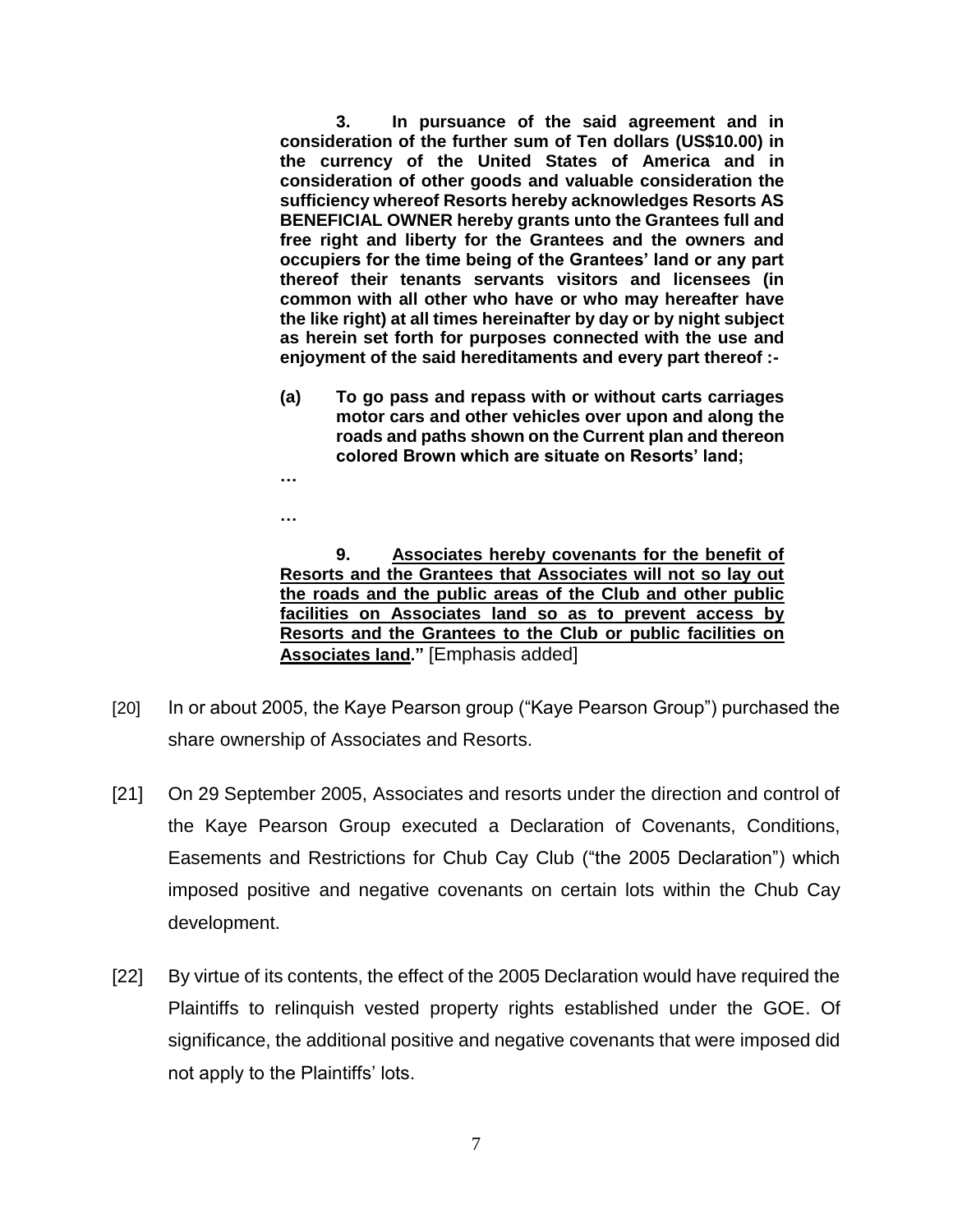- [23] Shortly after executing the 2005 Declaration, Associates and Resorts each entered into two separate Debentures and Legal Mortgages with Scotiabank (Bahamas) Limited ("Scotiabank") each dated 28 July 2006 and secured by Resorts' and Associates' land.
- [24] In or around 2008, the Kaye Pearson Group experienced financial difficulties and both Associates and Resorts were placed into receivership under the security held by Scotiabank.
- [25] On 25 July 2014, Scotiabank exercised its power of sale under the terms of the said Debentures and Legal Mortgages by selling the assets of Associates and Resorts, including Associates and Resorts' land to the Defendant.
- [26] The Defendant became the new owner of the island. The Defendant's title expresses that, among other things, it is subject to the GOE.
- [27] On 30 June 2019, the Defendant and Gekabi Chub Cay Limited amended the 2005 Declaration by executing a Restated and Amended Declaration of Covenants, Conditions, Easements, Charges, Liens and Restrictions ("2019 Amended and Restated Declaration").
- [28] The Plaintiffs and the Plaintiffs' lots are not subject to the 2005 Declaration or the 2019 Amended and Restated Declaration.
- [29] The various owners (from time to time) of the developer's interest of Chub Cay have consistently, since at least as early as 1995, entered into Heads of Agreement ("HOA") made under the Hotels Encouragement Act of The Bahamas ("the HEA"). By the HOA dated 11 February 2003, the Escobars' Lot 8 was specifically contemplated in connection with the building of a guest cottage and included within the developer's interest's Hotel Facility through a rental management agreement.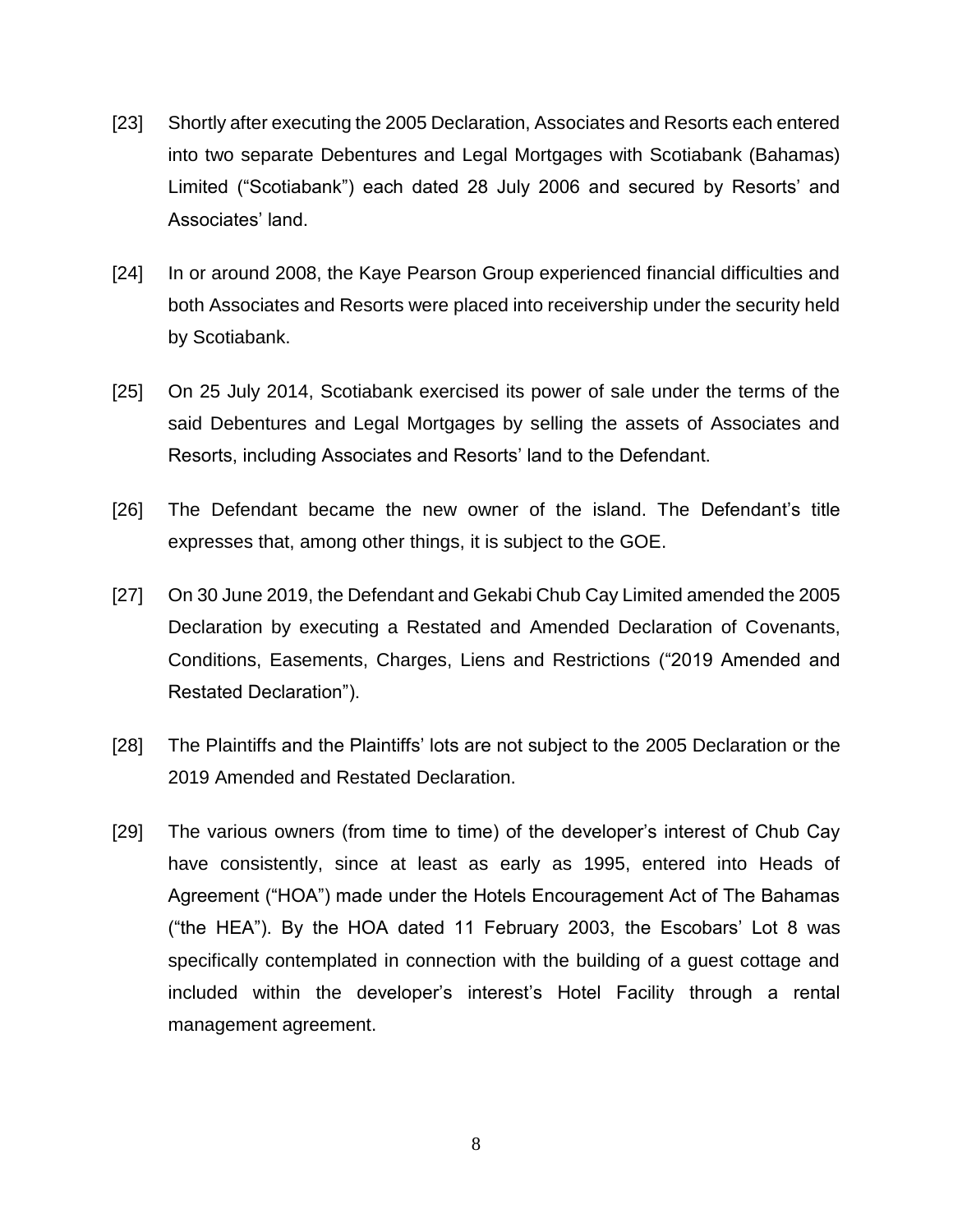- [30] The Defendant has entered into a Heads of Agreement with the Government of The Bahamas under the HEA respecting its ownership of developer interests.
- [31] Chub Cay and its real estate have long been marketed by its developer (from time to time) in promotional material as being a recreational resort.
- [32] In April 2019, the Defendant issued a letter to each of the Plaintiffs requesting them to join the 2005 Declaration and, later, that they join the 2019 Amended and Restated Declaration. The Plaintiffs have declined the requests.
- [33] Since April 2019, the Defendant
	- a. Stated, by letter dated 5 July 2019, that its management will incorporate a private non-equity club to regulate the use of its facilities to registered paying guest and new members only;
	- b. mandated that membership in the Club is conditional upon the entry into the 2019 Amended and Restated Declaration and concurrently, denied the Plaintiffs' (including their guests, invitees and licensees) use of the Club and other facilities on the basis that they are non-members, while continuing to permit guests of members to use the Club and other facilities;
	- c. repudiated the rental agreement under which it managed the Escobars' guest house on Lot 8 under the framework of an HOA; and
	- d. restricted the Plaintiffs' use of the roads of Chub Cay by prohibiting the Plaintiffs' use of cars, trucks and/or any vehicle larger than a golf cart.

## **Matters not in issue**

- [34] The following matters are not in issue between the parties:
	- 1. Rights of way over road reservations (with the exception that the Defendant puts in issue by asserting an ability to limit the foregoing rights of way so as to prohibit motor vehicles above the size of golf carts);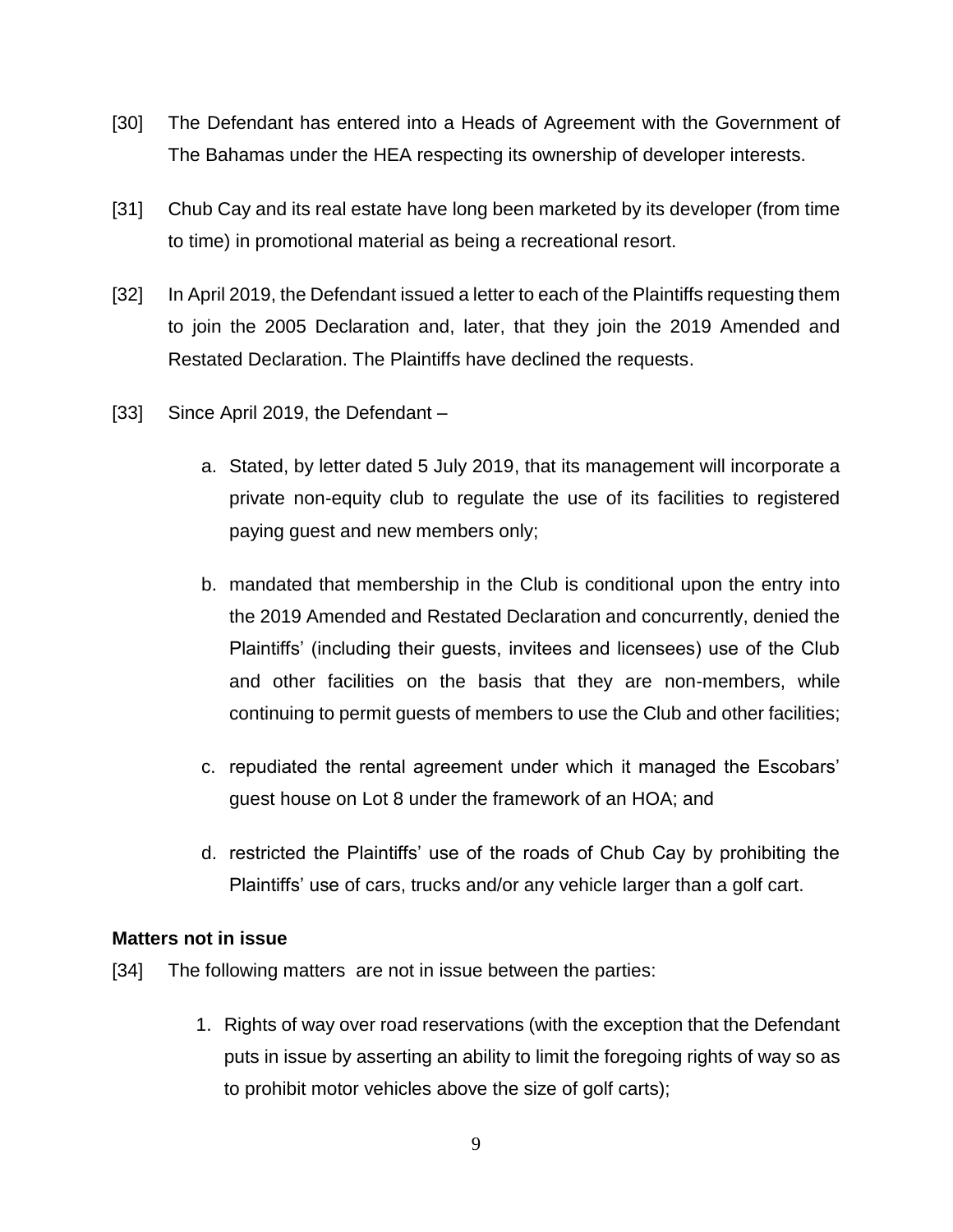- 2. Access to the sea;
- 3. Access to other facilities on the Defendant's land inclusive the use of the fuel dock and dump site for the disposal of refuse;
- 4. Access to utilities (electricity, cables, water, supply pipes, sewer pipes, telephone, other utility cable wires and pipes) within 21 years of the date of the GOE;
- 5. Access to the marina, inclusive of the boat ramp, and other facilities for taking of fuel and other business usually carried on at marinas;
- 6. Access to other facilities inclusive of restaurants, ship store or other places of sale of food, drinks or provisions; and
- 7. Access to the airport.

## **The primary issue**

- [35] The parties have agreed that the primary issue to be determined is:
	- "Being non-members of the Club, whether the Plaintiffs (including owners and occupiers of the Grantees' land, their tenants, employees, visitors, and licensees) are entitled to access the Club and other facilities insofar as the same are made available to guests of members, and guests of the Club hotel and; if so, whether there is any limit as to the duration of the existence of such rights".

## **Additional issues**

- [36] There are three additional issues that the parties wish this Court to determine namely:
	- 1. Whether lawfully, as a condition to enjoying existing freehold rights appurtenant to the Plaintiffs' lots (as conferred under the GOE), the Plaintiffs may be compelled by the Defendant (by means of entering into the 2019 Amended and Restated Declaration or otherwise) to relinquish such rights;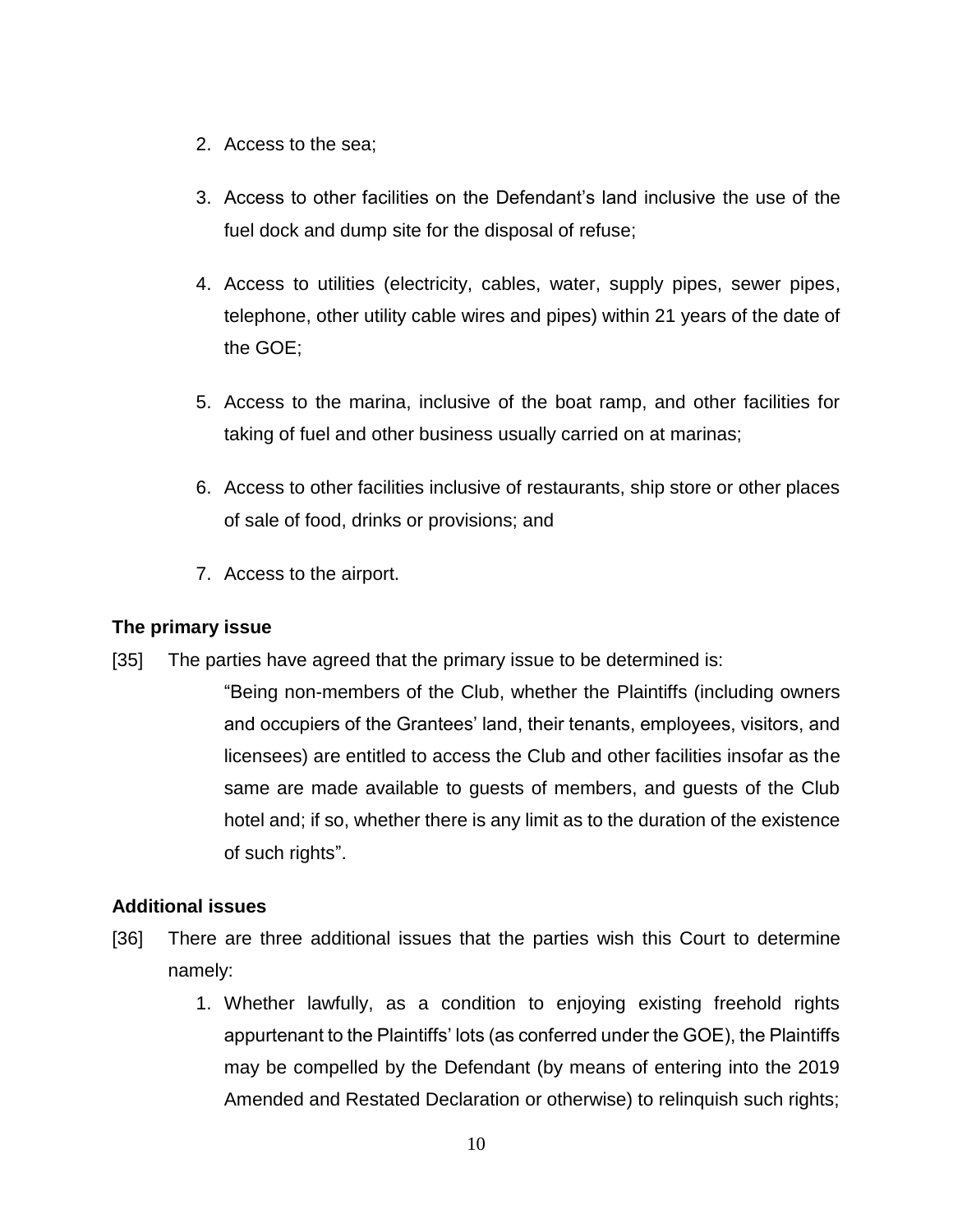- 2. Whether freehold rights of the Plaintiffs (as conferred under the GOE) to use the roads of Chub Cay are qualified in a manner such as to exclude cars, trucks and/or any vehicle larger than a golf cart;
- 3. If the answer to question 2 is in the negative, whether the Defendant, acting unilaterally, may lawfully qualify, limit, or reduce the right of the Plaintiffs (as conferred under the GOE) to use the roads of Chub Cay in a manner such as to prohibit on such roads the Plaintiffs' use of cars, trucks, or any vehicle larger than a golf cart.

## **Grant of Easement ("GOE") and its provisions**

- [37] As already stated, the GOE was made by deed dated 22 July 2004. It confirms and confers rights of easement in favour of the Plaintiffs lots over the developer's land, thereby affecting the developer's interests.
- [38] The parties do not question the existence or accuracy of any of the provisions contained in the GOE.
- [39] Each of the Plaintiffs' lots is within the meaning of the term 'Grantees' land' and, correspondingly, each of the Plaintiffs is within the meaning of the term "Grantees", as such terms are defined in the GOE.
- [40] The 'Grantees land' is identified in the First Schedule of the Grant of Easements by reference to 'the Current Plan' as thereon coloured Green and Yellow. Each of the Plaintiffs' lots (i.e. Lot B, Lot 8 and Lot 4) is so coloured and as such identified in the Current Plan as being within the meaning of Grantees land.
- [41] Mr. Vose and the Escobars had already owned their respective lots at the time of the GOE. As such, they are also expressly named as Grantees in the parties clause of the GOE.
- [42] The term "Grantees" is expressed to include the named Grantees' respective heirs, successors in title and assigns.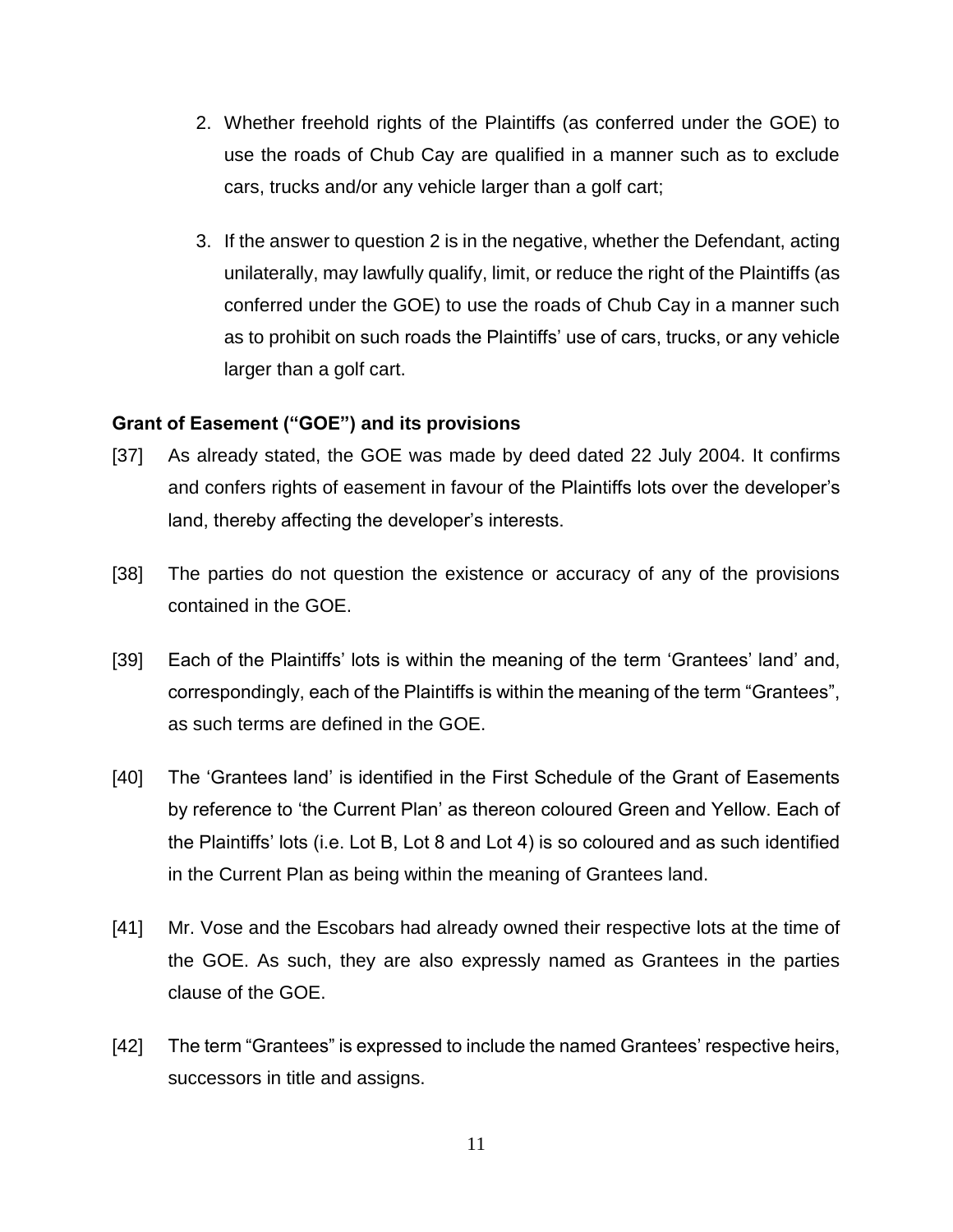- [43] At the time of entry into the GOE:
	- (i) Associates was the owner in fee simple in possession of land comprising the western portion of Chub Cay, including the Chub Cay Club and Marina (as more particularly defined in the 2004 GOE;
	- (ii) Resorts was the owner in fee simple in possession of a piece parcel or strip of land within Associates land between Lots M and N and the Remainder of Chub Cay (as more particularly defined in the 2004 GOE;
	- (iii) Resorts' and Associates' land was expressly:

**"**…SUBJECT TO such rights of way and easements as now exist in relation thereto…**"**

**"**SUBJECT ALSO TO the said restrictions on some part or parts of Associates land and Resorts land which has been or is being constructed or laid out roads well fields and water supply pipes electrical generators and cables wires and or pipes for the provision of utilities and other services an airport and a marina restaurant and club facility.**"**

- (iv) Further, a club and a marina (then called the Chub Cay Club and Marina) was situated on part of Associates land.
- [44] The GOE granted the Grantees rights of easement over Resorts' and Associates' land to hold the same unto and to the use of the Grantees as appurtenant to the Grantees' land, respectively.
- [45] By a Conveyance dated 25 July 2014, recorded in the Registry of Records in Volume 12298 at pages 500 to 511, the Defendant was conveyed the fee simple in possession title to the Resorts' and Associates' land expressly subject to the GOE, amongst other things. Importantly, other restrictions upon the Defendant's title include rights appurtenant to the Plaintiffs lots vested under their respective document of title, the root of which is headed by a conveyance from the Original Developer.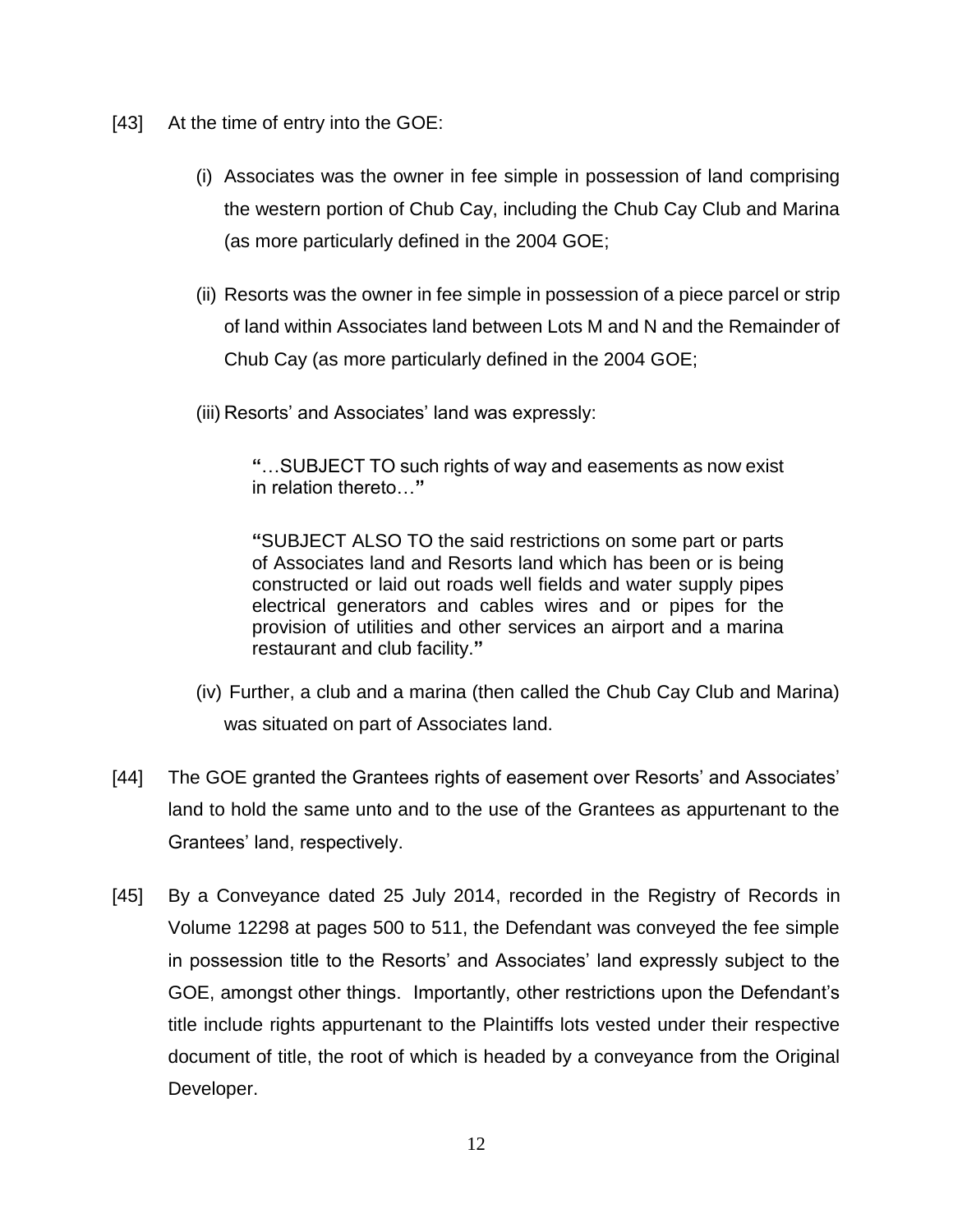#### **The law on easements**

- [46] Cheshire and Burn's **Modern Law of Real Property**, 13<sup>th</sup> Edn, at page 488 B, defines easement as: *"a privilege without a profit, that is to say, it is a right attached to one particular piece of land which allows the owner of that land (the dominant owner) either to use the land of another person (the servient owner) in a particular manner, as by walking over or depositing rubbish on it, or to restrict its user by that other person to a particular extent, but which does not allow him to take any part of its natural produce or its soil*": **Manning v Wasdale** (1836) 5 A & E 758. An easement confers upon its owner no proprietary or possessory right in the land affected. It merely imposes a particular restriction upon the proprietary rights of the owner of the servient land.
- [47] The four conditions/characteristics of an easement were laid down in the leading case of **In re Ellenborough Park** [1956] Ch. 131, [1955] 3 All ER 667 which includes:
	- 1. **There must be a dominant and a servient tenement -** The right must relate to two separate plots of land: The dominant tenement is the plot of land whose owner enjoys the right constituted as an easement while the servient tenement is the plot of land over which the easement is exercised or the land burdened by an easement.
	- 2. **The easement must accommodate the dominant tenement -** It is a fundamental principle that an easement must not only be appurtenant to a dominant tenement, but must also be connected with the normal enjoyment of that tenement. There must be a direct *nexus* between the enjoyment of the right and the user of the dominant tenement.
	- 3. **The dominant and servient owners must be different persons** This means that the dominant and servient tenement must be either owned or occupied by different persons. It has long been accepted that you cannot own an easement over your own land.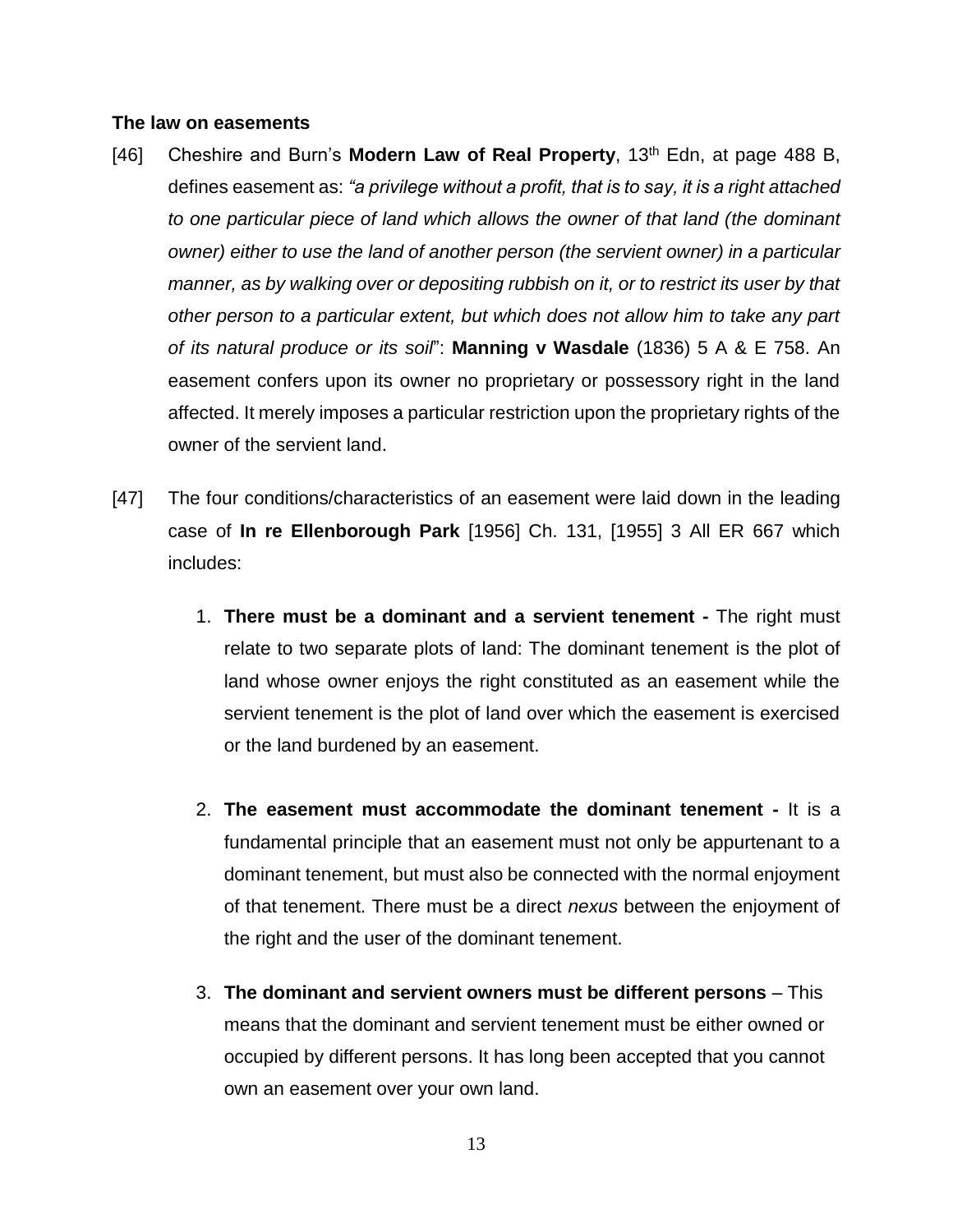- 4. **A right over land cannot amount to an easement, unless it is capable of forming the subject-matter of a grant –** Apart from statute, every easement must originate in a grant, either express, implied or presumed. There must be a capable grantor and grantee, the right itself must be sufficiently definite and the right must be in the nature of an easement: **Phipps v Pears** [1965] 1 QB 76.
- [48] Both parties relied on the cases of **Re Ellenborough Park** and the subsequent English Supreme Court decision in **Regency Villas Title Ltd and others v Diamond Resorts (Europe) Ltd and others** [2018] UKSC 57 which explored the second and fourth conditions of an easement.

#### **Re Ellenborough Park**

- [49] In **Re Ellenborough Park**, Ellenborough Park, which was part of a larger estate called the White Cross Estate, was sold in fee simple together with certain easements for the use as roads and footpaths and of drains made on the estate "*and also the full enjoyment…at all times hereafter in common with the other persons to whom such easements may be granted of the pleasure ground set out and made in front of the said plot of land…in the centre of the square called Ellenborough Park…subject to the payment of a fair and just proportion of the costs charges and expenses of keeping in good order and condition the said pleasure ground*."
- [50] The conveyance contained covenants by the vendors for themselves and their heirs executors and administrators and assigns to keep the park as an ornamental pleasure ground and not build on it, and covenants by the purchaser to build on the plot conveyed to him and pay a fair proportion of the expenses of keeping the pleasure ground in a good state of repair. The land surrounding the Park was built upon and the owners of the plot asserted that they had rights over the park.
- [51] Preliminarily, the Court of Appeal determined that it was clear from the deed(s) that the original common vendors were engaged in a scheme to develop that part of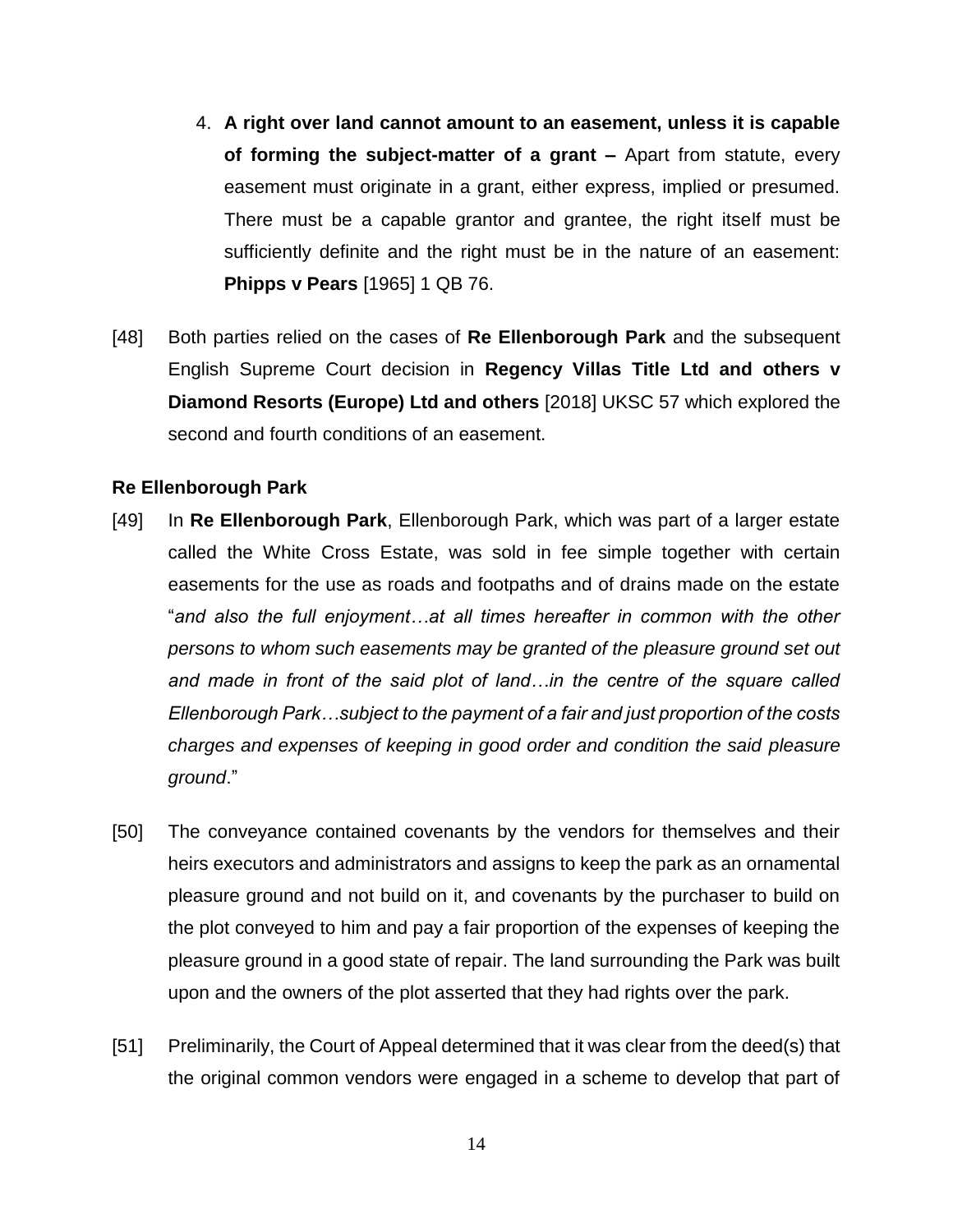the estate to produce a common experience whereby a row of uniform houses facing inwards on the park which was intended to form (and actually formed) an essential characteristic belonging to each of them. The Court then had to determine whether the rights granted accorded with the second and fourth conditions for easements.

- [52] On the question of whether the servient tenement accommodated the dominant tenement, the Court determined that it did. The Court held that it is a question of fact which largely depends on the nature of the alleged dominant tenement and the nature of the right granted. The Court reasoned that the 1864 Conveyance showed that the property conveyed was to be used for residential and not commercial purposes, the park was to be kept and maintained as an ornamental garden and the vendors covenanted not to build on the garden. The test was whether the park constitutes in a real sense the garden of the houses to which the enjoyment is annexed.
- [53] The real question was with respect to the fourth condition: whether the sporting and recreational rights were capable of forming the subject-matter of a grant, the question of its satisfaction depended on three questions: (i) whether the right is expressed in language which is too wide and vague; (ii) whether it is inconsistent with the proprietorship or possession of the alleged servient owners and (iii) whether it is a mere right of recreation possessing no quality of utility or benefit. The first two were resolved by reference to the deed and only the latter question required extensive discussion. The Court reasoned that although a garden is a pleasure, it was not a right having no utility or benefit. Rather, it is an attribute beneficial to a house as ordinarily understood. Its use for exercise, rest and normal domestic purposes is not a mere recreation or amusement and is clearly beneficial to the premises to which it is attached.
- [54] In conclusion, the Court held that the purchasers of the plots had easements over the collective garden. The right to use a garden or a park as a private pleasure ground for recreational purposes is capable of constituting a valid easement.

15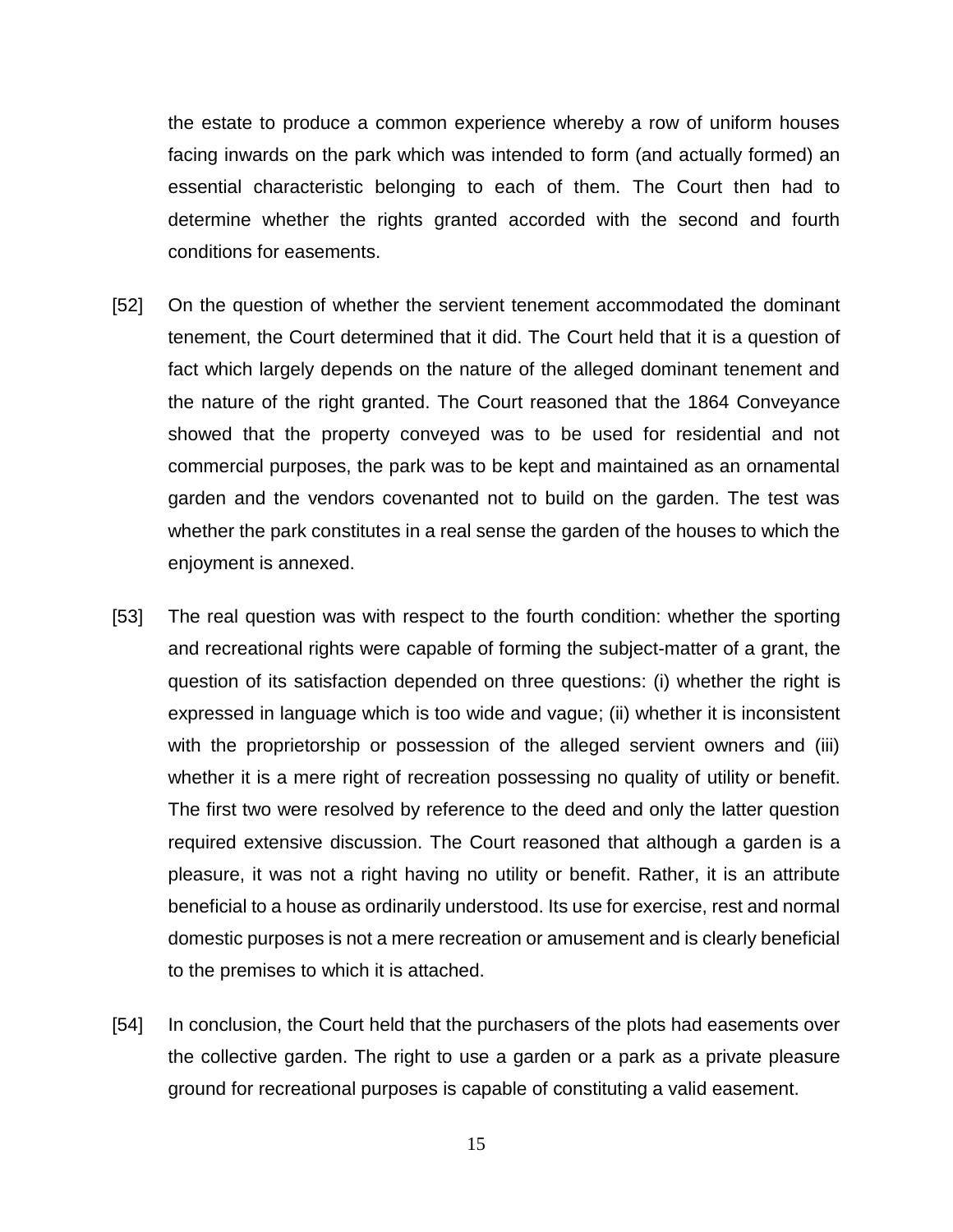#### **Regency Villas**

- [55] In 2018, the UK Supreme Court in **Regency Villas** considered for the first time the extent to which the right to the free use of sporting and recreational facilities provided in a country club environment may be conferred upon the owners and occupiers of adjacent timeshare complex by way of freehold easements. The decision was ground-breaking and, by a majority, found that the right to use sporting facilities can amount to an easement.
- [56] The facts of the case are **Regency Villas,** a country estate, Broome Park, had been, prior to 1967, commonly owned. It consisted of a Mansion House at its heart and a much smaller house, Elham House, nearby. In early 1967, Elham House and its surrounding land was conveyed off and its separate title was first registered on 30 March 1967. In relation to the easement subject of that case, Elham House was the dominant tenement and the remainder of Broome Park (including the Mansion House), which was retained by the vendor, was the servient tenement. Sometime in or around 1979 the Park was acquired by Gulf Investments for the purpose of developing a timeshare and leisure complex. This included the creation of (i) timeshare apartments in the Mansion House; (ii) a club house for the timeshare owners and other paying members of the public in the Mansion House, including a restaurant TV, billiards and a gym and (iii) the construction and laying out within the surrounding grounds of the Park of sporting and recreational facilities including a golf course, an outdoor heated swimming pool, tennis and squash courts and formal gardens. The development was a success and in 1980 Gulf Investments acquired Elham House as well with a view to constructing further time share apartments.
- [57] As part of this process, in 1981, Gulf Investments transferred Elham House to an associated company. There was a further transfer the following day to a trustee for the intended trustee owners. The relevant grant of rights stated that: "*the Transferee its successors in title its lessees and the occupiers from time to time of the property to use the swimming pool, golf course, squash courts, tennis courts,*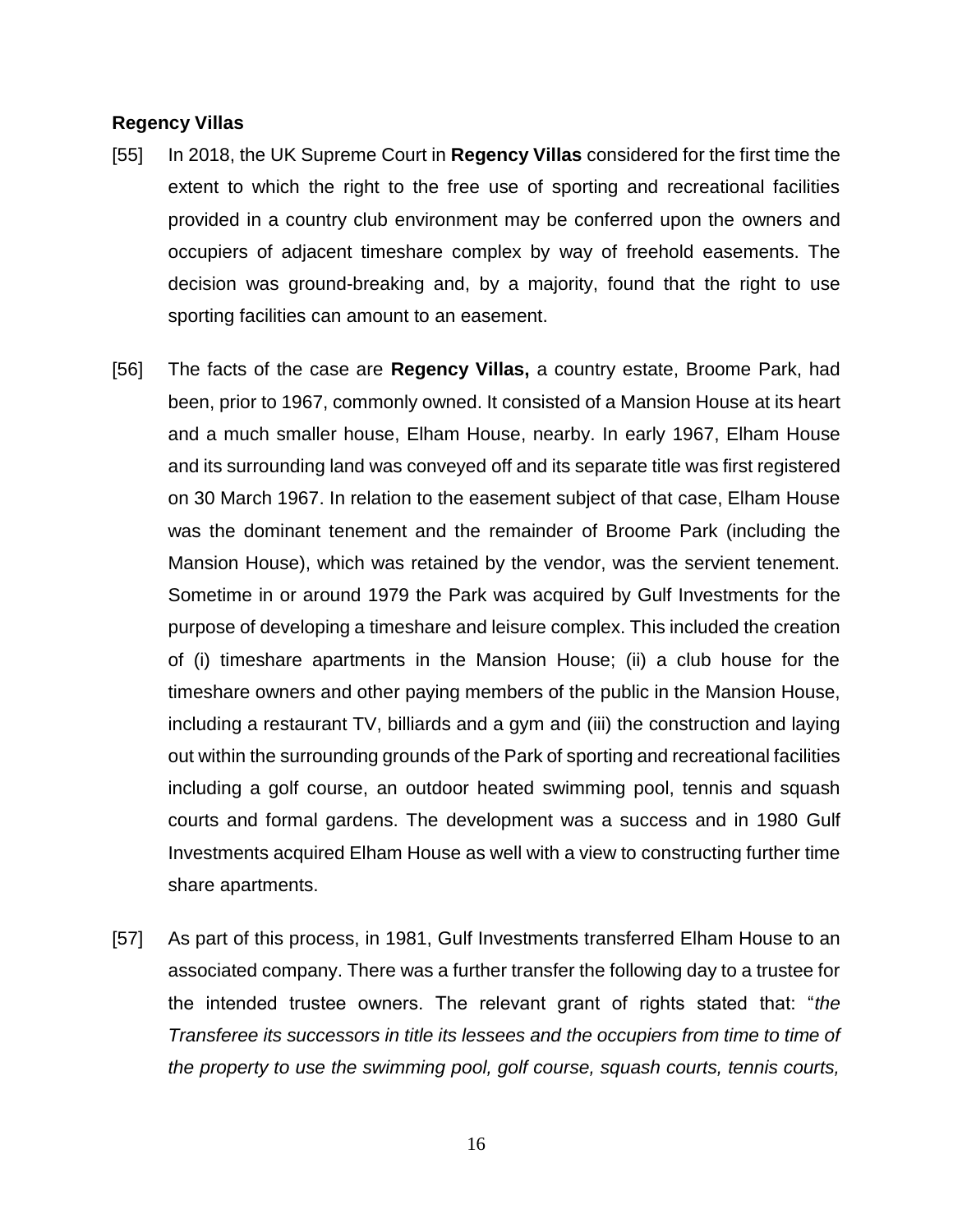*the ground and basement floors of the sporting or recreational facilities…on the Transferor's adjoining estate."*

- [58] At the time of the 1981 Transfer, most of the relevant recreational and sporting facilities had been built including the golf course, the outdoor heated swimming pool, three squash courts, two tennis courts, a restaurant, billiard/snooker room and TV room, gym, sauna and solarium. There were also Italianate gardens, a putting green, a croquet lawn, an outdoor Jacuzzi/spa pool, an ice/roller skating rink, platform tennis courts, a soft ball court and riding stables.
- [59] Over the years, many of the facilities fell into disrepair or disuse the swimming pool was filled in, the riding stables demolished and the putting green, croquet lawn, Jacuzzi and roller skating rink closed. Between 1983 and 2012, the timeshare owners at Elham House had from time to time made contributions towards the cost of the facilities while reserving their position. Eventually, this arrangement broke down and a dispute arose whether the time share owners at Elham House were obliged to pay towards the facilities.
- [60] Those with an interest in Elham House brought proceedings, claiming a declaration that they were entitled, under an easement, to free use of all the sporting and recreational facilities from time to time provided by the Park. They also sought the return of sums paid for use of the facilities since 2008.
- [61] The defendants' position, amongst other things, was that the access to and use of the leisure facilities did not satisfy the 'accommodation' requirement of the four characteristics/conditions laid down in **Re Ellenborough Park** asserting that, whilst access might add to the timeshare owners' enjoyment, it was not of practical use or benefit to their land.
- [62] At first instance, the claimants were successful, save only for the recovery of payments made for the use of facilities before 2012, which the Judge found had been made by agreement rather than under protest. The Judge also found that the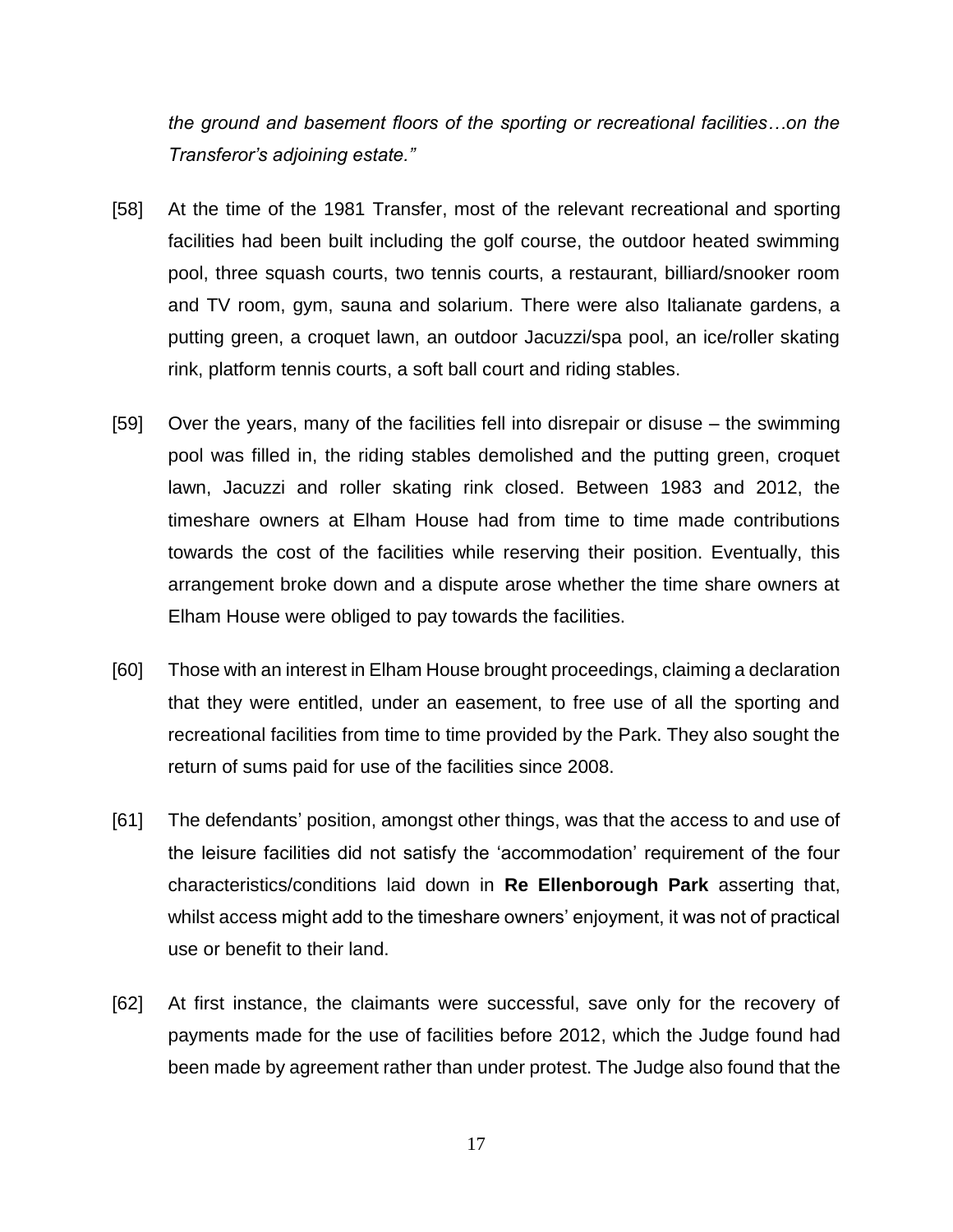original 1981 Transfer created easements to use the grounds, sporting and recreational facilities on the original Broome Park Estate complex.

- [63] On appeal to the Court of Appeal, it was held, amongst other things that, while the right to use the recreational facilities did amount to an easement, the 1981 Transfer only granted rights to the facilities that were in existence at that time of the 1981 Transfer together with any new, improved or replacement facilities of the same kind on the same areas of land.
- [64] In the Supreme Court, the appellants/defendants pursued their contention that the 1981 Transfer granted no enduring rights in the nature of easements in relation to any of the facilities within the Park. By a majority decision (Lord Carnwath dissenting), the Court found that the trial judge's interpretation of the law of the 1981 Transfer had been correct noting the following at paras. [25], [26],[30] and [32]:

**[25] Construed against that contextual background, the following points emerge as aspects of the true construction of the Facilities Grant in the 1981 Transfer. First, it is abundantly plain that, whether successfully or not, the parties intended to confer upon the Facilities Grant the status of a property right in the nature of an easement, rather than a purely personal right. It was expressed to be conferred not merely upon the Transferee, but upon its successors in title, lessees and occupiers of what was to become a timeshare development in multiple occupation. That being the manifest common intention, the court should apply the validation principle ("***ut res magis valeat quam pereat***") to give effect to it, if it properly can.**

**[26] Secondly, and although reference is made to a number of different specific facilities within the Park, the Facilities Grant is in my view in substance the grant of a single comprehensive right to use a complex of facilities, and comprehends not only those constructed and in use at the time of the 1981 Transfer, but all those additional or replacement facilities thereafter constructed and put into operation within the Park as part of the leisure complex during the expected useful life of the** *Regency Villas* **timeshare development for which the 1981 Transfer was intended to pave the way. It is, in short, a right to use such recreational and sporting facilities as exist within the leisure complex in the Park from time to time….**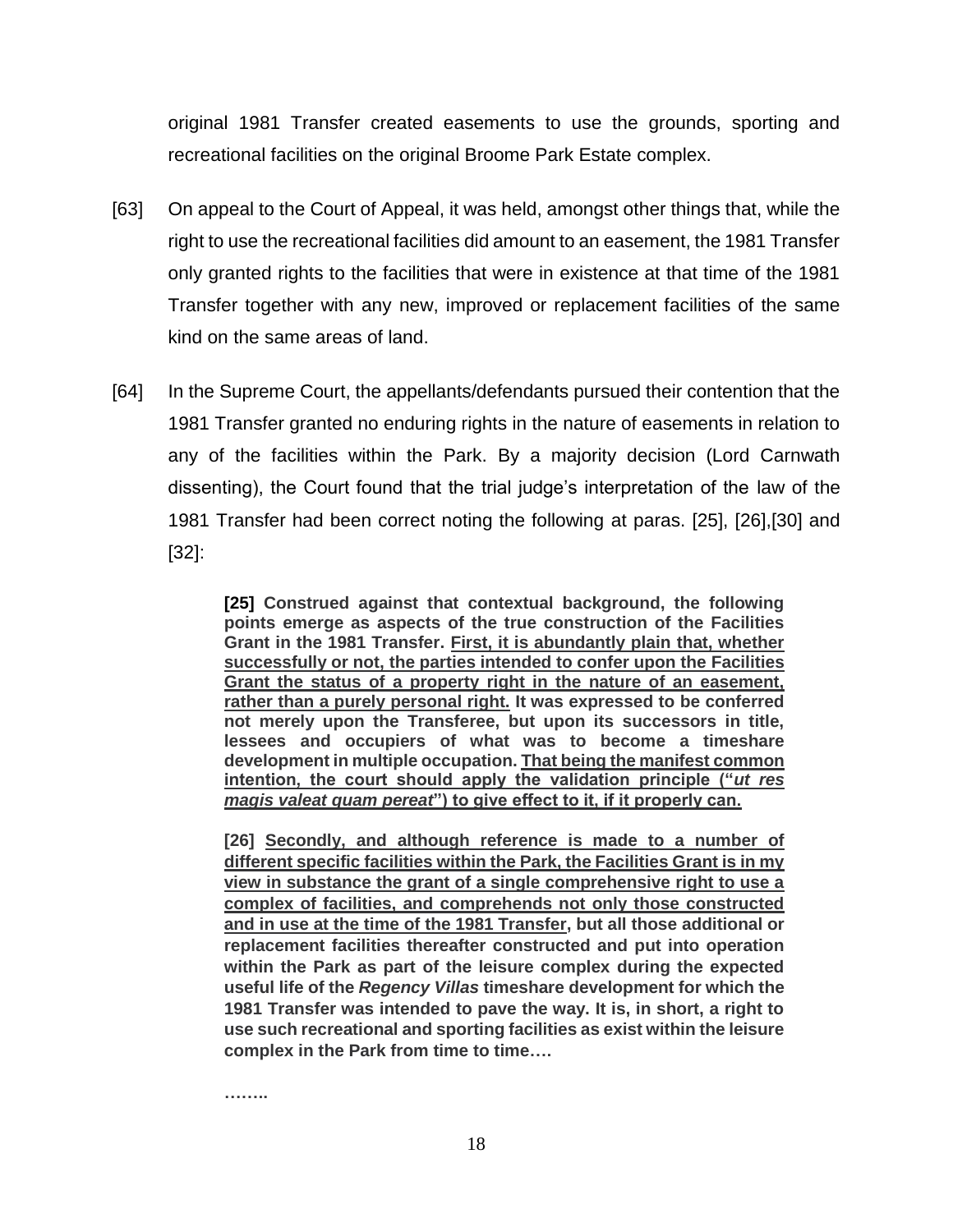**[30] Thirdly, there is no express provision requiring the grantee or its successors or timeshare owners to contribute to the cost of operating, maintaining, renewing and replacing facilities, and there has been no challenge to the judge's conclusion that an attempt to discover them by way of implied term would fall foul of the necessity test. Nor is there, in the Facilities Grant itself, any such obligation imposed upon the grantor, although there is a separate, purely personal, covenant to that effect elsewhere in the 1981 Transfer.**

**……**

**[32] … In my judgment the common intention to be inferred from the absence of any provision in the Facilities Grant itself for such maintenance or funding obligations is that the parties to the 1981 Transfer (both of which were timeshare experts) were content to leave that as a matter of commercial risk, while seeking to maximise the capital receipts expected to be derived from the sale of timeshare units in connection with the Regency Villas apartments shortly thereafter to be constructed. Plainly, the imposition of a payment obligation on the timeshare owners would have had a dampening effect on the purchase prices likely to be obtained."**

- [65] Of the four conditions to a valid easement, the second and fourth were identified as being those with which the court was more concerned for purposes of the case.
- [66] In considering the second requirement that the easement should accommodate the dominant tenement, The Court stated, at paras. [39] to [43], that:

**[39] Save only for easements of support (which may be said to benefit the land itself), easements generally serve or accommodate the use and enjoyment of the dominant tenement by human beings….**

**[40] The following general points may be noted. First, it is not enough that the right is merely appurtenant or annexed to the dominant tenement, if the enjoyment of it has nothing to do with the normal use of it. Nor is it sufficient that the right in question adds to the value of the dominant tenement…..**

**[41] Secondly, the "normal use" of the dominant tenement may be a residential use or a business use. Further, since easements are often granted to facilitate a development of the dominant tenement, the relevant use may be not merely an actual use, but a contemplated use: see for example** *Moncrieff v Jamieson* **[\[2007\] 1 WLR 2620,](https://www.lexisnexis.com/uk/legal/search/enhRunRemoteLink.do?linkInfo=F%23GB%23WLR%23sel1%252007%25vol%251%25year%252007%25page%252620%25sel2%251%25&A=0.5090192760782273&backKey=20_T541333978&service=citation&ersKey=23_T541333945&langcountry=GB) per Lord Neuberger of Abbotsbury, at paras 132-133.**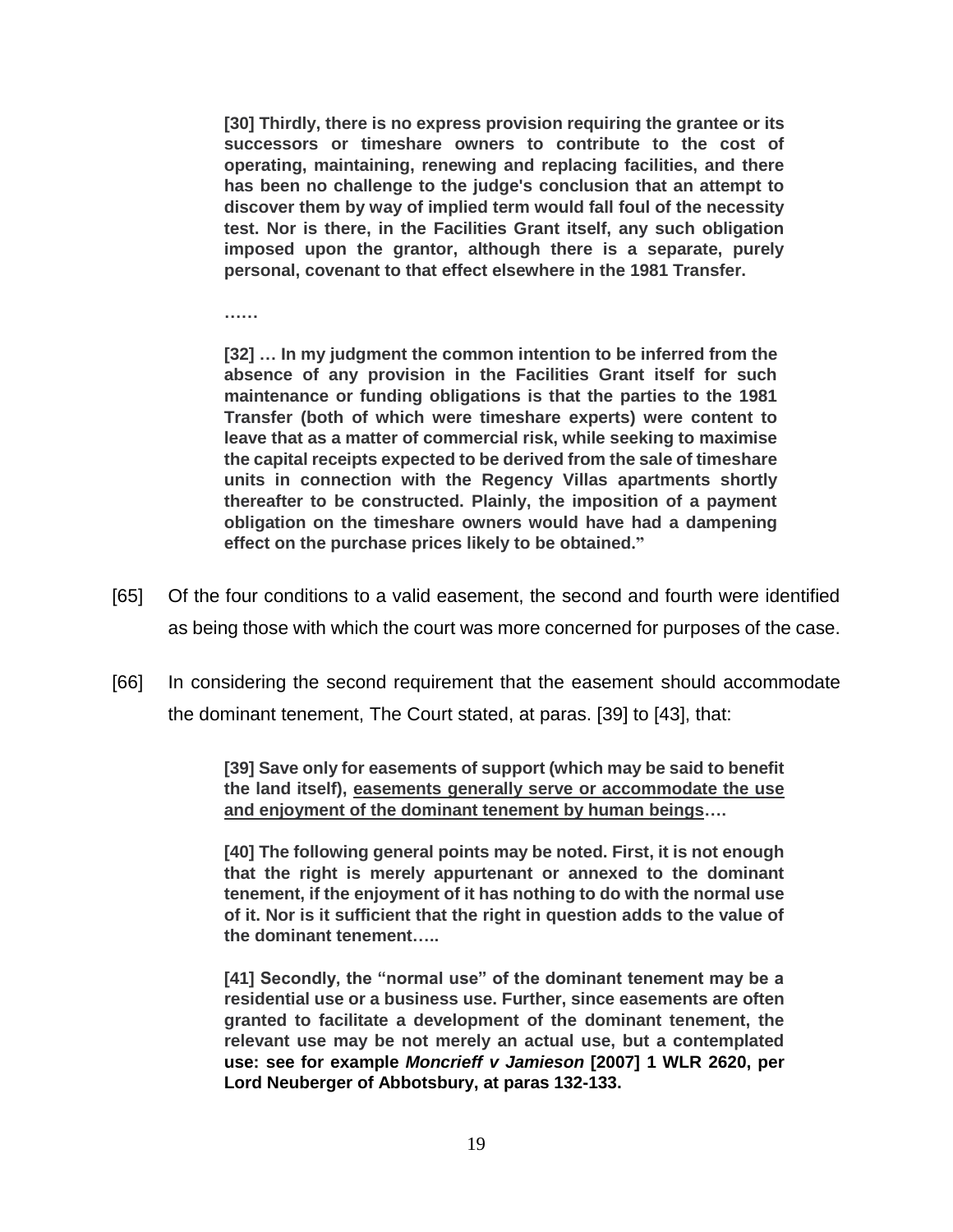**[42] Thirdly, it is not an objection to qualification as an easement that the right consists of or involves the use of some chattel on the servient tenement. Examples include a pump (***Pomfret v Ricroft* **(1668) 1 Saund 321), a lock and a sluice gate (***Simpson v Godmanchester Corpn* **[\[1897\] AC 696\)](https://www.lexisnexis.com/uk/legal/search/enhRunRemoteLink.do?linkInfo=F%23GB%23AC%23sel1%251897%25year%251897%25page%25696%25&A=0.24727168887485784&backKey=20_T541333978&service=citation&ersKey=23_T541333945&langcountry=GB), and even a lavatory (***Miller v Emcer Products Ltd* **[\[1956\] Ch 304\)](https://www.lexisnexis.com/uk/legal/search/enhRunRemoteLink.do?linkInfo=F%23GB%23CH%23sel1%251956%25year%251956%25page%25304%25&A=0.0885420398106217&backKey=20_T541333978&service=citation&ersKey=23_T541333945&langcountry=GB).**

**[43] Fourthly, although accommodation is in one sense a legal concept, the question whether a particular grant of rights accommodates a dominant tenement is primarily a question of fact: see per Evershed MR in** *In re Ellenborough Park* **at p 173.** [Emphasis added]

- [67] The Court acknowledged at para. 44 that "*the difficulty arises as an aspect of the requirement that the right must accommodate the dominant tenement precisely because, generally speaking, the sporting or recreational right will be enjoyed for its own sake, on the servient tenement where it is undertaken, rather than as a means to some end consisting directly of the beneficial use of the dominant tenement.*"
- [68] The Court applied compelling points from **Re Ellenborough Park** (para. 53):
	- 1. The Court of Appeal's decision had not turned on the rights granted being private in nature. Rather, the rights were describes as broadly similar to those enjoyed by the public over parks and gardens in London.
	- 2. The rights granted were essentially recreational, although they included limited sporting elements.
	- 3. The reason why the accommodation requirement was satisfied was not because the rights were recreational in nature, but because the package of rights afforded the use of communal gardens to each of the townhouses to which the rights were connected. They offered houses with gardens, albeit communal gardens and gardens were a typical feature serving and benefitting townhouses as dominant tenements.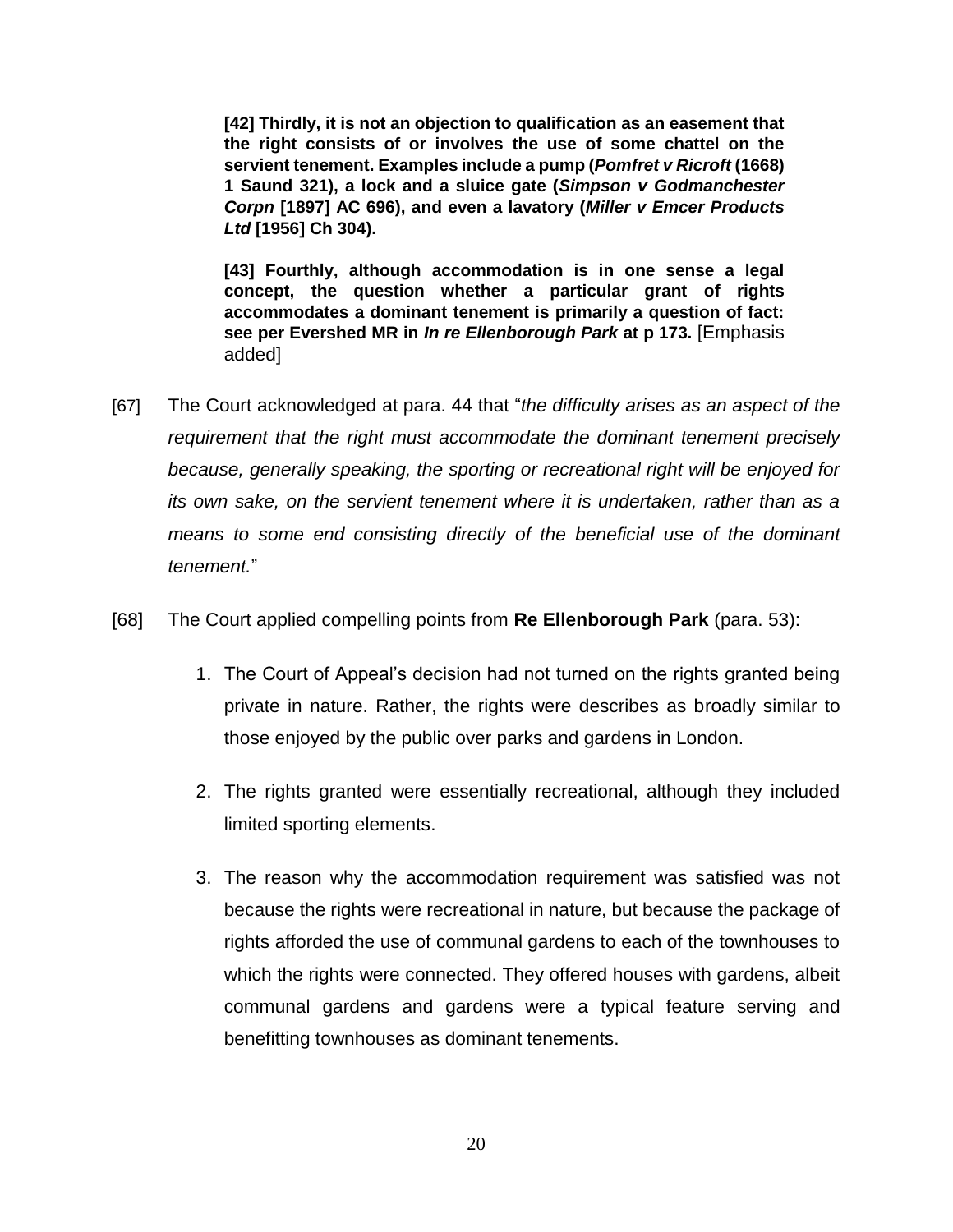- [69] The Court reasoned that the facilities were to be used for the development of the timeshare apartments, which were occupied for holidays by persons seeking recreation, including sporting activities. Further, they said it was obvious beyond doubt that the grant of rights to use an immediately adjacent leisure development is of service and utility to the timeshare apartments. They acknowledged that the reason why the easement accommodated the dominant tenement was different from the reason in **Re Ellenborough Park.**
- [70] With respect to the fourth condition that the right be capable of forming the subjectmatter of the grant, the Court stated that, at para. 59 that "*[i]t used to be said that this fourth condition included the proposition that a "mere right of recreation and amusement" which conferred no quality of utility or benefit, could not be an easement…If the accommodation test is satisfied, then the fact that it may be a right to use recreational or sporting facilities does not, as Re Ellenborough Park makes clear, disable it from being an easement"*. Further, they stated, the advantages to be gained from recreational and sporting activities are now universally regarded as being of real utility and benefit. At para. 81, the Supreme Court continued:

**[81] …Where the actual or intended use of the dominant tenement is itself recreational, as will generally be the case for holiday timeshare developments, the accommodation condition will generally be satisfied. Whether the other conditions, and in particular the components of the fourth condition, will be satisfied will be a question of fact in each case. Whatever may have been the attitude in the past to "mere recreation or amusement", recreational and sporting activity of the type exemplified by the facilities at Broome Park is so clearly a beneficial part of modern life that the common law should support structures which promote and encourage it, rather than treat it as devoid of practical utility or benefit".** [Emphasis added]

[71] The Court found that a single easement had been granted to the Regency Villas timeshare owners that permitted them to use the leisure facilities in the original complex regardless of when those facilities might be built.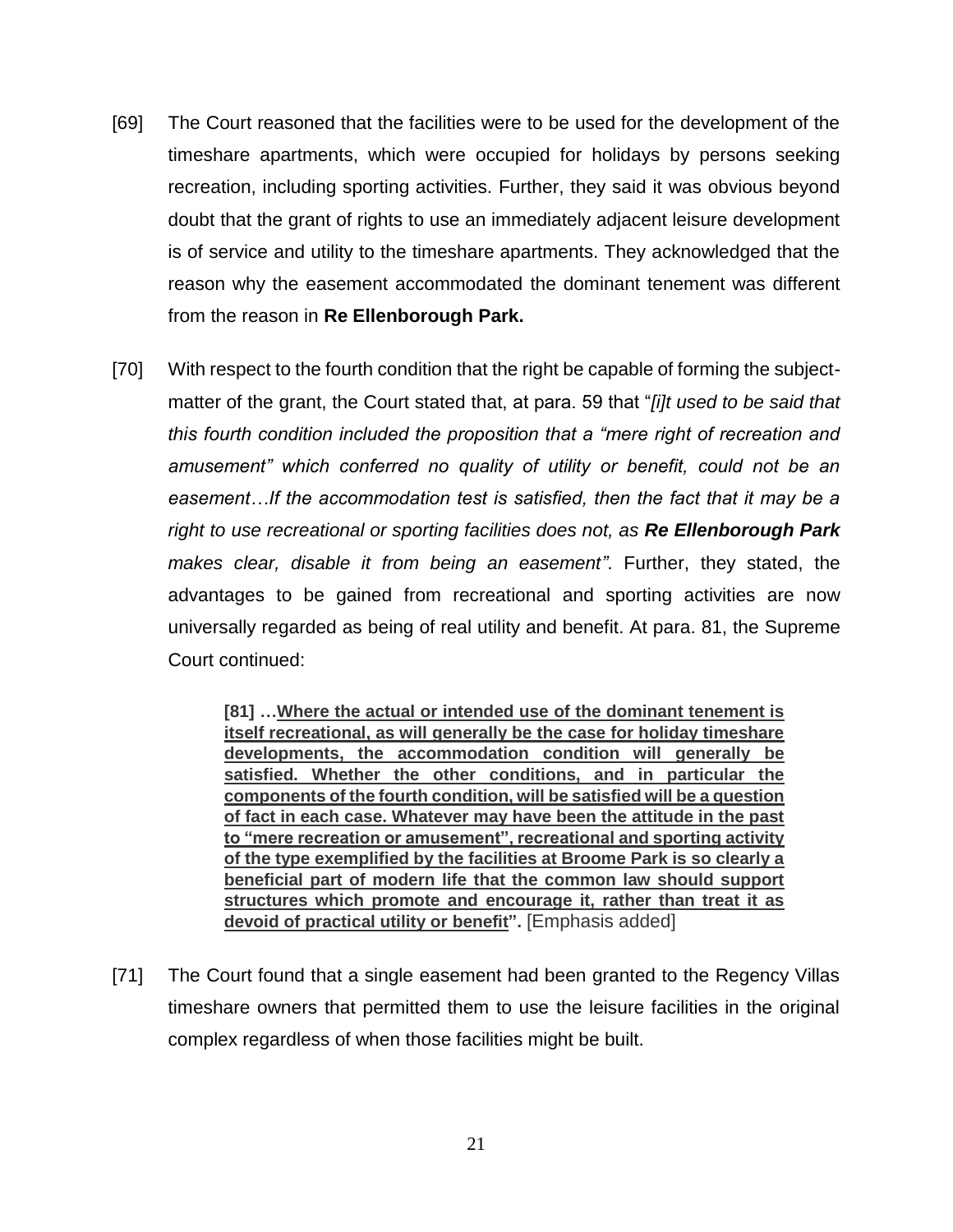## **Additional different or future facilities**

[72] Lord Briggs in **Regency Villas** also addressed the question of the Facility Grant extending to additional or different facilities in the future in the context of the rule against perpetuities. Referring to an apparent concern that the grant may be void for perpetuity, Lord Briggs stated at paras. [27] to [29]:

> **[27] In my judgment that concern of the claimants and submission of the appellants is misplaced, in relation to what appears to me to be a single grant of rights over a leisure complex comprising sporting and recreational facilities, which may be changed and adjusted from time to time to suit customer demand without giving rise to separate and distinct grants of rights taking effect only in the future.**

> **[28] The main authorities relied upon by the appellants in support of their submission on perpetuity are** *Dunn v Blackdown Properties Ltd* **[\[1961\] Ch 433](https://www.lexisnexis.com/uk/legal/search/enhRunRemoteLink.do?linkInfo=F%23GB%23CH%23sel1%251961%25year%251961%25page%25433%25&A=0.2504114816134506&backKey=20_T541333978&service=citation&ersKey=23_T541333945&langcountry=GB) and** *Adam v Shrewsbury* **[2006] 1 P & CR 27. They show that where (in the case of a pre-2010 instrument) there is a grant of a future easement, or (which is in substance the same thing) a present easement which can only be enjoyed if and when, in the future, something is done on the servient land to make the easement useable, then the rule against perpetuities applies. In the** *Dunn* **case the grant was of sewerage rights, but no sewers existed at all at the time of the grant. In the** *Adam* **case the grant was the use of a garage yet to be constructed, on ground to be excavated by the grantor, accessible only from a roadway which was only partly constructed, at the time of the grant. In both cases the grants failed for perpetuity.**

> **[29] In the present case, by contrast, the grant consisted of an immediately effective grant to use the sporting and leisure facilities in a leisure complex which existed as a complex at the time of the grant. The fact that the precise nature and precise location of those facilities within the Park might change thereafter, but the grant still apply to the complex as a whole, does not bring the grant within the rule. If by analogy there had already been a sewerage system on the servient land at the time of the grant in the** *Dunn* **case, the drainage easement would not have been defeated or rendered subject to perpetuity merely because, thereafter, the dominant owner made a change to the routeing of the pipework.**

[73] Then, at paras. 85-86, Lord Briggs had this to say:

**"[85] I have already indicated my clear preference for the judge's simple and common-sense analysis. There is in my view no answer to the judge's pithy observation that to construe the rights as limited**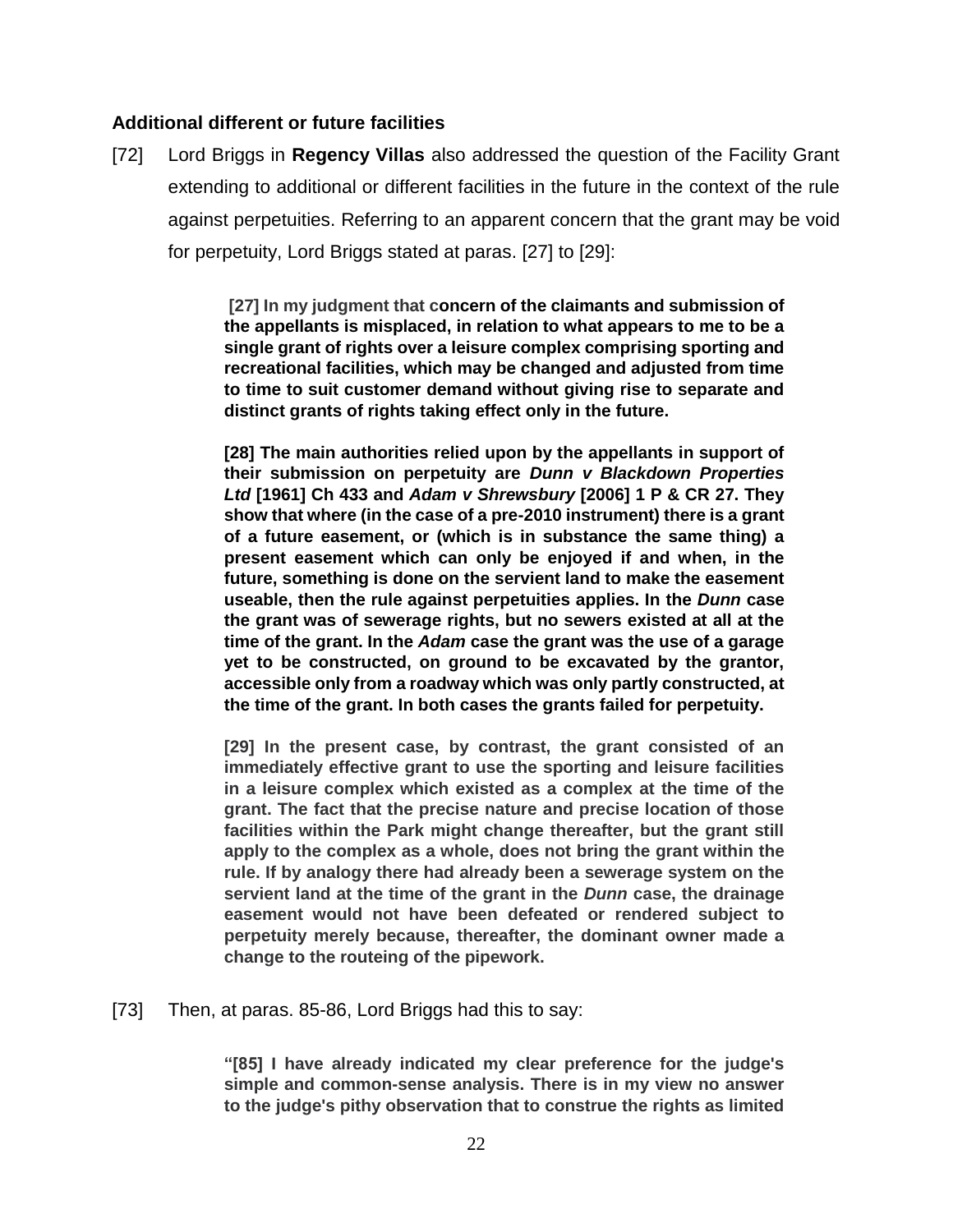**to the actual facilities on site or planned in 1981 is unrealistic, and that it would be likely to inhibit the servient owner from introducing improvements or replacements, or adding facilities, for the benefit of all users of the leisure complex in the Park. In my view the Court of Appeal's approach, looking at the facilities grant as if it were a grant of separate rights to each facility, affecting separate and distinct parts of the complex, failed to see the wood for the trees.**

**[86] … I have also explained why, in my view, the absence of express words of futurity in the Facilities Grant is more than compensated for by the nature of the subject matter, namely rights to use sporting and recreational facilities in a leisure park on an indefinite basis. The timeshare owners in the Mansion House were plainly granted rights to use all such facilities as might be there from time to time, and it makes no sense at all to think that the parties to the grant of rights to the Regency Villas timeshare owners over the same leisure complex actually intended that they should have a steadily reducing set of rights, as alterations, replacements and improvements were made to the leisure complex over time".**

[74] Regarding the law of easements evolving continuously to keep pace with the requirements of society, Lord Briggs stated at para. 76:

> **"Before expressing a conclusion, I must briefly identify factors pointing in favour of, and against, this extension of the law to recognise this new species of easement. In favour of doing so is the principle that the common law should, as far as possible, accommodate itself to new types of property ownership and new ways of enjoying the use of land. The timeshare development, which is quintessentially for holiday and recreational use, is just such a new type, and the common law should accommodate it as far as it can".**

- [75] The Supreme Court noted that '*the facilities granted in the present case undoubtedly broke new ground within the context of easements, beyond that established in Re Ellenborough Park* [para.74]. Against the recognition of recreational rights over a leisure complex as easements, the Court noted two significant factors namely:
	- 1. First, if annexed to a freehold, they are indeterminate in length, whereas a timeshare structure is frequently set up for a limited number of years. Furthermore, the rights conferred are likely to burden the servient land long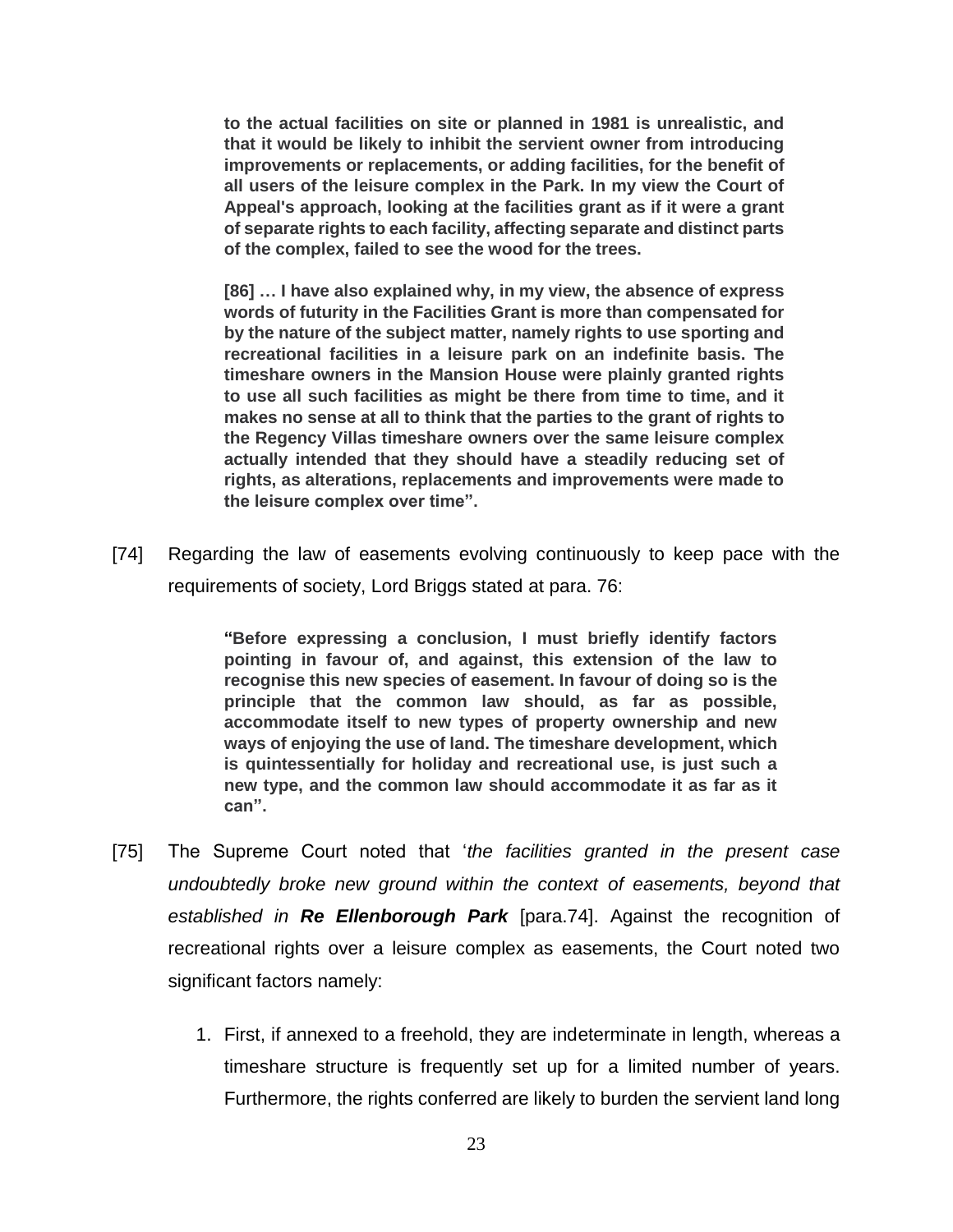after the leisure complex in question had outlived its natural life [para. 79] and;

- 2. Secondly, the use of easements as the conveyancing vehicle for the conferring of recreational rights for timeshare owners upon an adjacent leisure complex is hardly ideal, given that there is no way in which enforceable obligations of that kind may be imposed upon the servient owners so that the burden of then runs with the servient tenement.
- [76] Nonetheless, a majority found that the Supreme Court should affirm **Re Ellenborough Park** and gave a clear statement that the grant of purely recreational (including sporting) rights over land which genuinely accommodate adjacent land may be the subject matter of an easement, provided always that they satisfy the four well-settled conditions for an easement.
- [77] The appeal was dismissed with Lord Carnwath dissenting, noting at paras. [95] [96] that:

**[95] The important qualification relates to the nature of the right asserted. An easement is a right to do something, or to prevent something, on another's land; not to have something done (see** *Gale on Easements***, 20th ed (2017), para 1-80). The intended enjoyment of the rights granted in this case, most obviously in the case of the golf course and swimming-pool, cannot be achieved without the active participation of the owner of those facilities in their provision, maintenance and management. The same may apply to a greater or lesser degree to other recreational facilities which have been or might be created, such as the skating-rink or the riding stables (who provides and keeps the horses?). Thus the doing of something by the servient owner is an intrinsic part of the right claimed.**

**[96] …Neither principle, nor any of the 70 or so authorities which have been cited to us, ranging over 350 years, and from several common law jurisdictions, come near to supporting the submission that a right of that kind can take effect as an easement. This point is if anything underlined by Lord Briggs' use of such expressions as "country club" and "leisure complex" (paras 1, 83) to describe the enterprise. In effect what is claimed is not a simple property right, but permanent membership of a country club…."**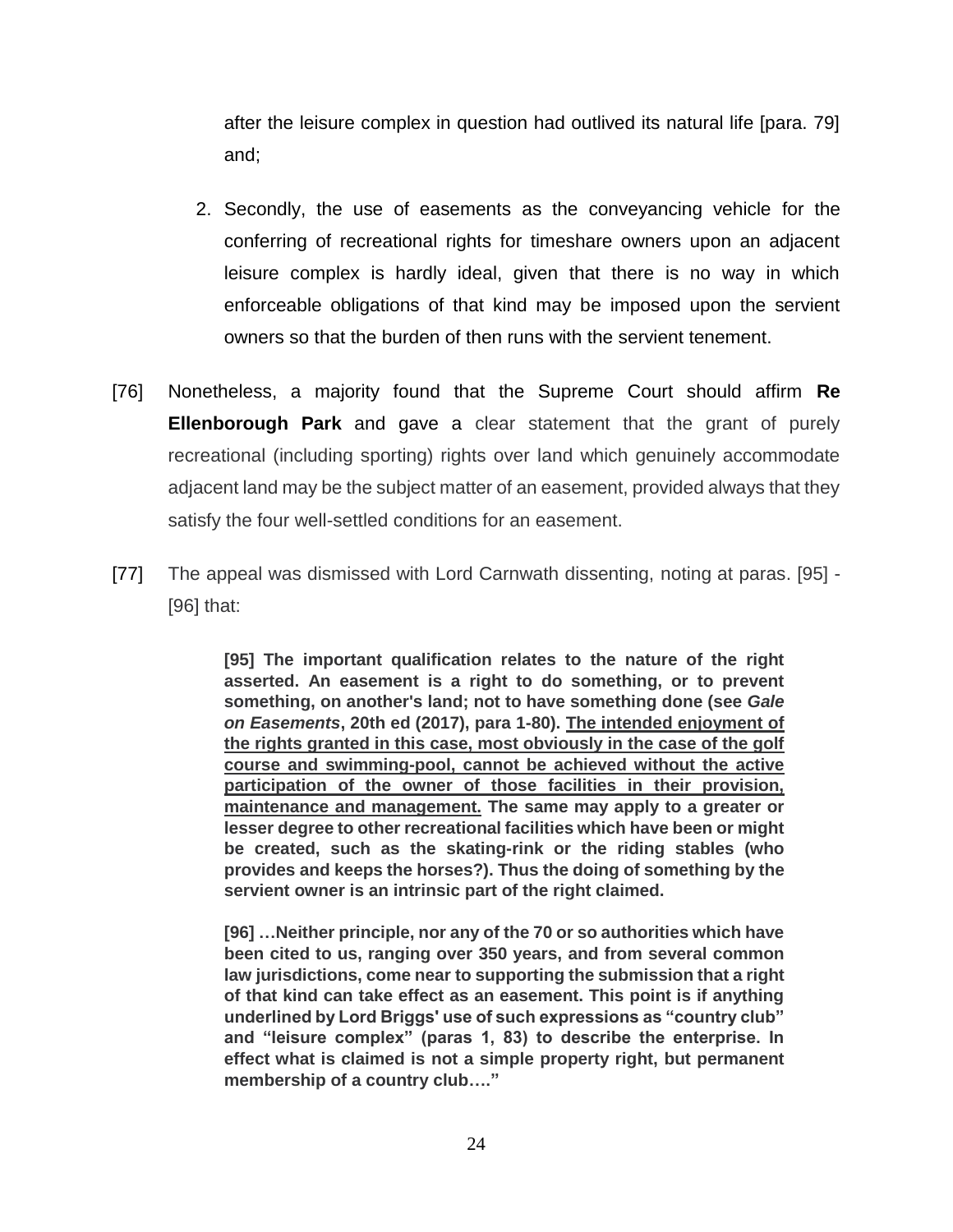**Other common law decisions on recreational easements**

- [78] In delivering the decision of the Supreme Court, Lord Briggs mentioned other common law jurisdictions, namely Canada and Australia where those courts have recognized recreational easements: paras. [77] - [78].
- [79] Not so long ago, in June 2021, the Grand Court of the Cayman Islands applied **Regency Villas** in **Cayman Shores Development Ltd et al v the Registrar of Lands et al** No. 143 of 2019 protecting certain recreational and sporting rights of residential owners at the Britannia development.
- [80] The brief facts are the Plaintiffs, Cayman Shores Development Ltd and Palm Sunshine Ltd, are the registered owners of a golf course adjoining the Britannia development, together with a nearby hotel and beach resort on Seven Mile Beach (formerly the Hyatt Beach Suites, now Palm Heights). From the early 1990s, the 2<sup>nd</sup> to 5<sup>th</sup> Defendants ("the relevant Defendants") were granted rights pursuant to the so-called 'restrictive agreements' between 1992 and 2001. The rights included to play golf, to play tennis and to enjoy beachfront facilities.
- [81] At issue was whether the rights were binding on the Plaintiffs as restrictive agreements within the meaning of the local Land Registration Act. Aside from a number of issues pertaining to requirements under the Land Registration Act, the question had to be decided as to whether the rights under restrictive agreements constituted easements.
- [82] The Plaintiffs argued that the rights did not constitute easements because the second and fourth conditions of the four conditions necessary to constitute a valid easement were not satisfied. The Plaintiffs closed the golf course and subsequently instituted proceedings against the relevant Defendants asking the Court to order that the rights to use the golf course, the beach resort and the tennis courts were mere licences and such rights should be deleted from the Land Register.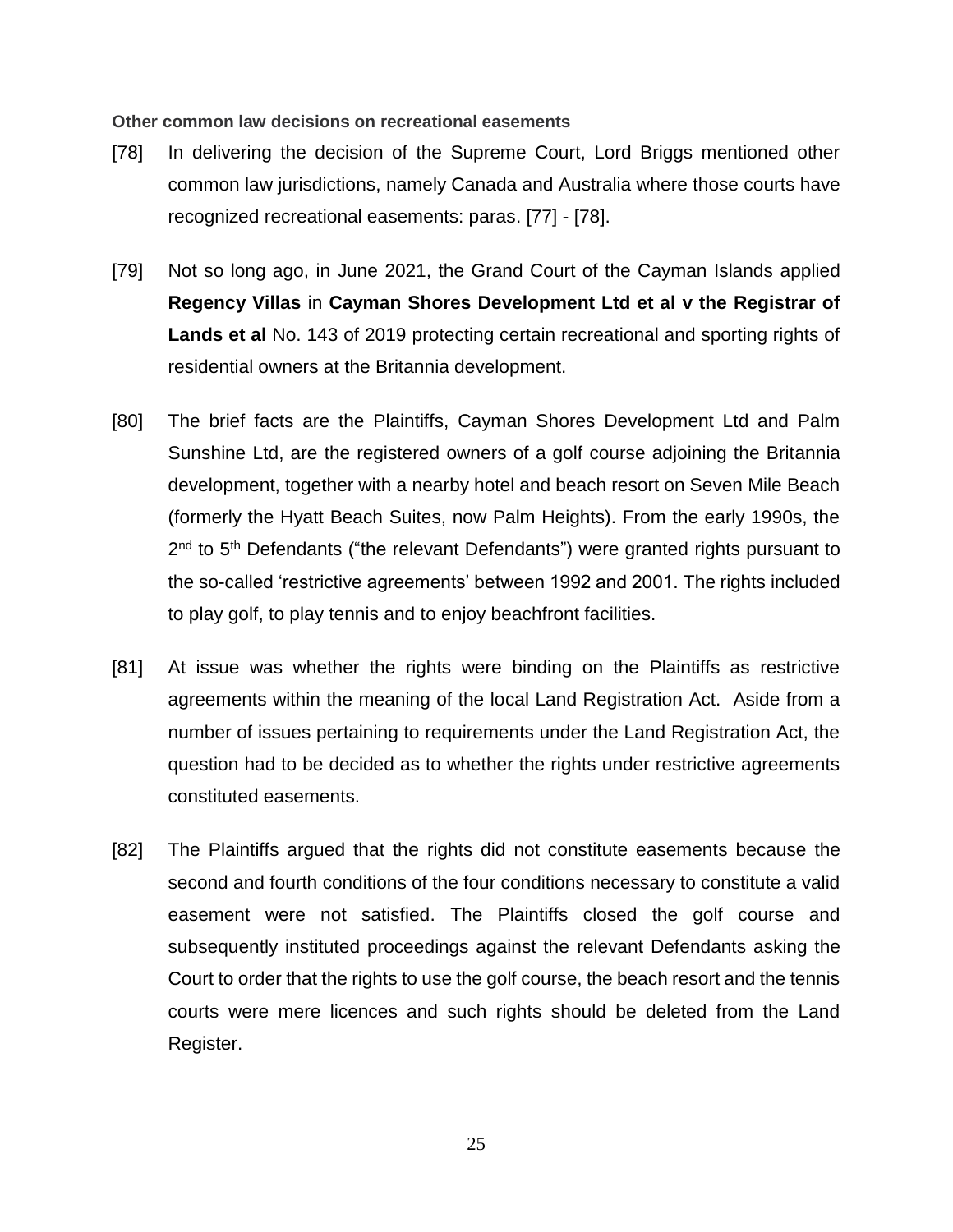- [83] With respect to the second condition, the Plaintiffs argued that the rights did not accommodate the dominant tenement because they were no more than options to pay to use resort facilities. Further, it was argued, such rights were not only to freehold lot owners but also to their family members or person nominated by them. As such, the rights did not accommodate the freehold lots.
- [84] With respect to the fourth condition, the Plaintiffs argued that the rights were precarious in the relevant sense and therefore could not be characterized as easements. They relied on **Burrows v Lang** [1901] 2 Ch. 502 at 511 where Farwell J said that where the alleged easement depended on the will of the servient owner and the servient owner can put a stop to the alleged easement, there "*is really no easement, because the very idea of right which necessarily underlies an easement is negatived*.**"**
- [85] The relevant Defendants countered (amongst arguments relative to the Land Registration Act) that the rights were capable of being granted as easements, they were so granted by the instruments and they ought to be given effect as such.
- [86] The key findings of the Court are:
	- 1. The written agreements include a restrictive agreement within the meaning of Section 93 of the Registered Land Act. The owner of the golf course and the beach resort may not modify the *"facilities as constitute the Rights"* (namely the rights to play golf and to use the beach resort) or their location, and may not suspend the exercise of the rights for any purpose other than to carry out repairs and maintenance in respect of the facilities. The agreements were properly registered at the Land Registry and are binding on the Plaintiffs as owner of the golf course land and beach resort.
	- 2. The relevant Defendants' right to use the golf course and beach resort granted by the written agreements were properly characterised as easements. Although these were not registered as easements, the Land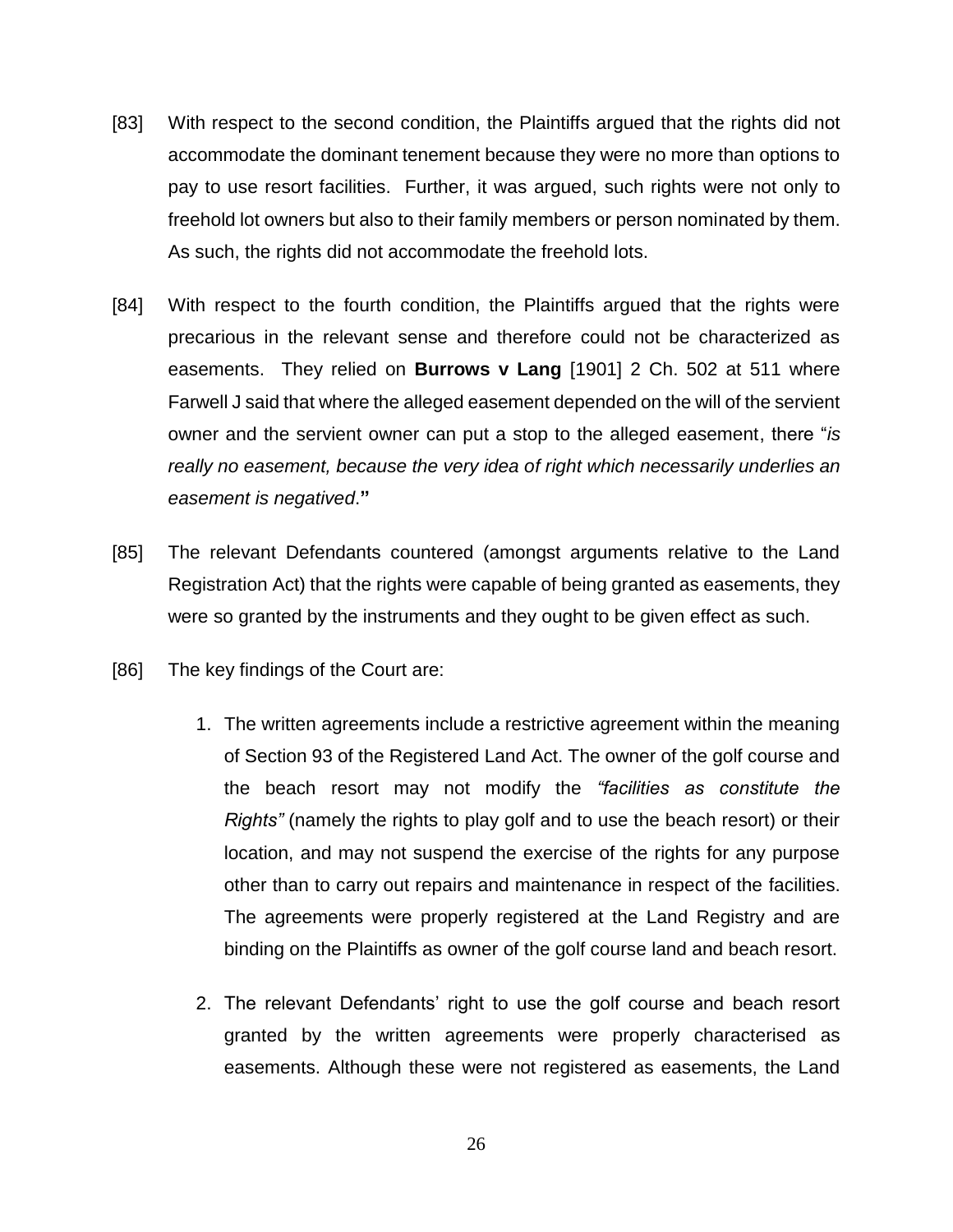Register should be rectified to include a reference to the rights as easements.

- 3. The Plaintiffs substantially interfered with the relevant Defendants' rights to play golf by removing large quantities of turf from the golf course causing serious damage, which rendered the course unplayable. The quantum of damages payable by the Plaintiffs fall to be determined in further proceedings, if not agreed.
- [87] Of significance, in his reasoning of the finding of a valid recreational easement, Segal J stated the following at para. 143 of the Judgment:

**"143. ….It seems to me that the language of the Written Agreements makes it clear that the parties intended that the Lot Owners be granted rights (to use the relevant facilities and the land on which they were located) which would subsist indefinitely and permanently attach to the land on which the facilities were located and the Lot Owners' properties. Recital 6 talks in terms of 'incumbrances against the lands on which' the facilities are situated with the intent that the Rights become a registered appurtenance in Lot Owners' titles. Clause 2 of the Written Agreements talks in terms of granting rights with the intention of binding the land on which the facilities are located. Clause 2 does qualify the reference to the land being bound by adding in parenthesis 'so far as practicable' but this reference to practicalities does not affect the main idea that the land itself is to be subject without limitation in time or otherwise to the Rights. The Instruments are prepared so that they and the Rights can be registered in the incumbrances section of the registered titles for land on which the facilities are situated. The statement in the recitals of the parties' intentions and the drafting of the Written Agreements and of the First Defendants speak and refer to important long term rights which are to be binding on third parties and not just Cayman Hotel. The Instruments, and these provisions in particular, do not fit with the Plaintiffs' construction and approach. In my view, it would be wholly inconsistent with the Instruments and the parties' intentions to be derived therefrom to conclude that the Lot Owners were only being given personal contractual rights against Cayman Hotel which were defeasible in the event of the cessation or withdrawal of operations by the Hyatt Hotel and were only of utility for so long as the Hyatt Hotel or a successor continued in operation."**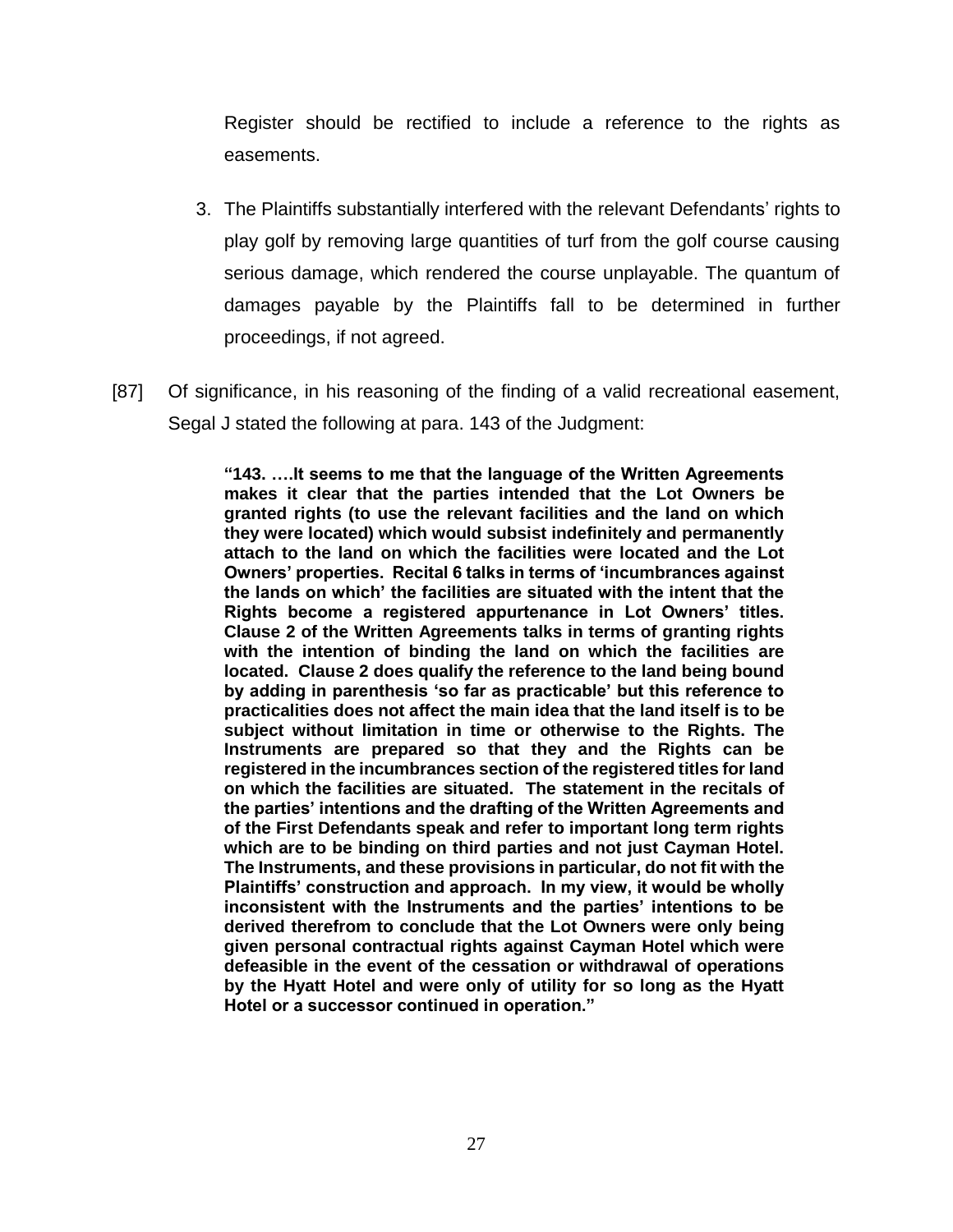## **Bahamian law relating to perpetuity**

- [88] On any question of law pertaining to perpetuity under the laws of The Bahamas, the following are to be noted:
	- 1. In July 2004 (i.e., as at the date of the Grant of Easements), the applicable statute law in The Bahamas governing the avoidance of future interests in property on the grounds of remoteness was the *Perpetuities Act*, *Ch. 114.* That Act provided that a disposition of a non-vested interest in property became void if the interest disposed of failed to vest within the perpetuity period. The Act further provided that every disposition of a non-vested interest in property would be treated as if such disposition were not subject to the rule against perpetuities until such time as it became established that the vesting would not take place within the perpetuity period. In effect, this created a *wait and see* period, which was a change from the pre-1995 rule, where such a disposition would have been void from the start if there were the possibility that the rule against perpetuities might be offended.
	- 2. At the material time, the applicable statutory perpetuity period would have been eighty years.
	- 3. In 2011, by the *Rule Against Perpetuities (Abolition) Act, 2011*, the rule against perpetuities was abolished respecting: (a) a disposition of an interest in property made on or after the commencement of the Act; and (b) a disposition of property to a trust made before the commencement of the Act where the Supreme Court of The Bahamas makes an order to that effect.

#### **Discussion: Application of the law to the facts**

- [89] The resistance to the Plaintiffs' claim is two-fold namely:
	- 1. The right to access the facilities does not extend to the Plaintiffs as nonmembers of the Club and does not refer to the current facilities, which were constructed after the GOE; and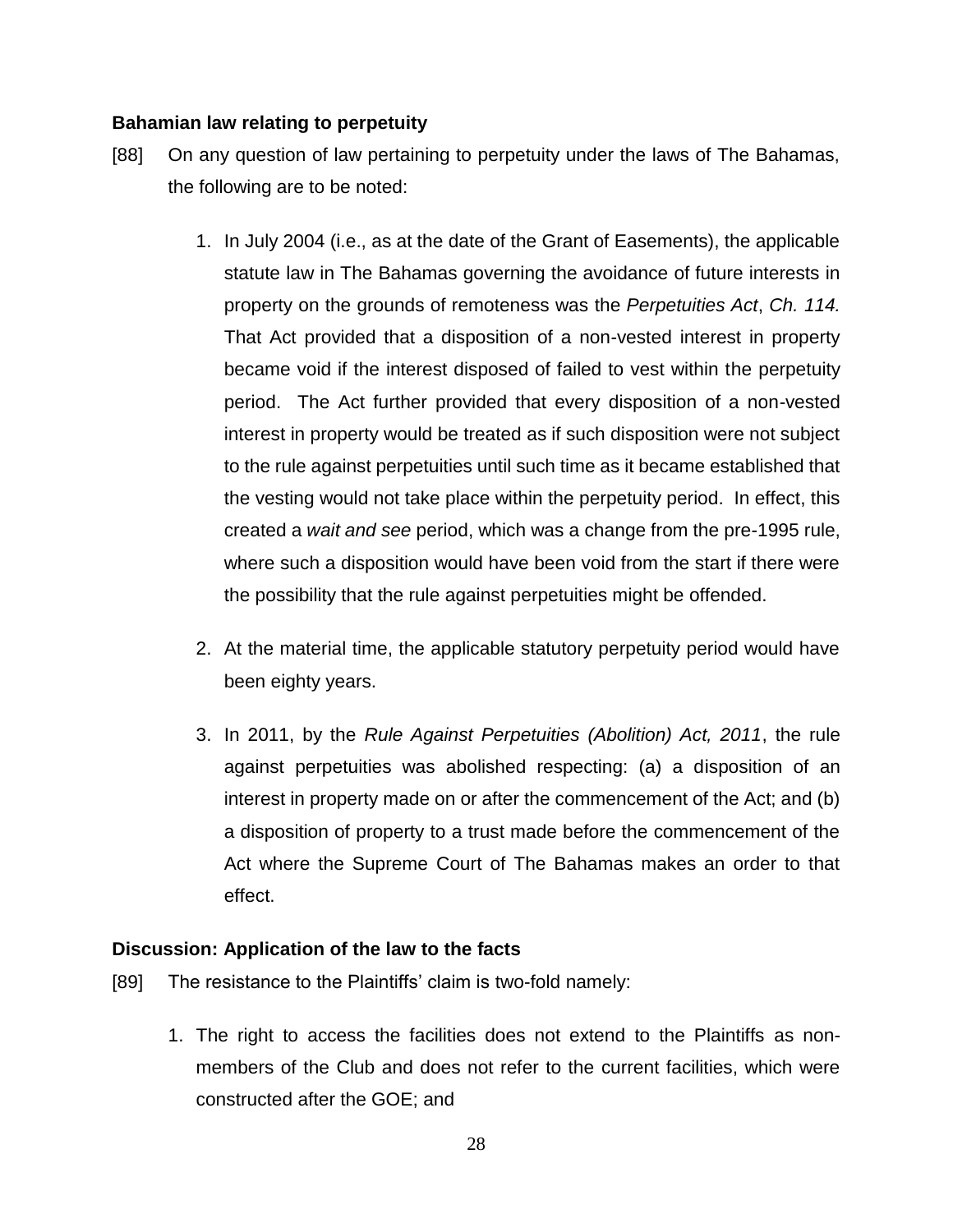2. The right is not capable in law of being an easement.

## **Construction of the GOE**

- [90] The Plaintiffs' contention is that the right to use the facilities is premised on the GOE. In the present case, I shall proceed to firstly ascertain the effect of the GOE as was done in **Re Ellenborough Park** when the courts first constructed the Conveyances and in **Regency** Villas, the Facilities Grant, both of which contained the rights that were asserted as easements. Which facilities were granted and to whom?
- [91] Mr. Delaney QC, who appeared as Counsel for the Plaintiffs, submitted that, on the ordinary construction of the GOE, it is plain that the grantees, including the Plaintiffs, were granted a right to use the facilities, including additional and replacement facilities constructed after the GOE. He relied on Recital D of the GOE, which he says. provides context:

**"(D) Associates land comprised the Western portion of Chub Cay on part of which is situate the Chub Cay and Marina (hereinafter respectively referred to "the Club" and "the Marina") and within Associates land are various pieces parcels or lots and strips of land comprising some of the Grantees' land and a strip of Resorts' land;"**

[92] According to him, clause 2(a) is relevant. It provides:

**"2. In pursuance of the said agreement and for the consideration aforesaid Associates AS BENEFICIAL OWNER hereby grants unto …the Grantees full and free right and liberty for … the Grantees and the owners and occupiers for the time being of … the Grantees' land or any part thereof their tenants servants visitors and licensees (in common with all other who have or who may hereafter have the like right) at all times hereinafter by day or by night subject as herein set forth for purposes connected with the use and enjoyment of the said hereditaments and every part thereof:-**

**a) To use that portion of the Club and other facilities on Associates land which are open to non-members of the Club and to guest of the Club (including without limiting the generality of the foregoing the bar restaurant club hotel beach and common areas and pathways) in the manner in which the Club is intended to be used;**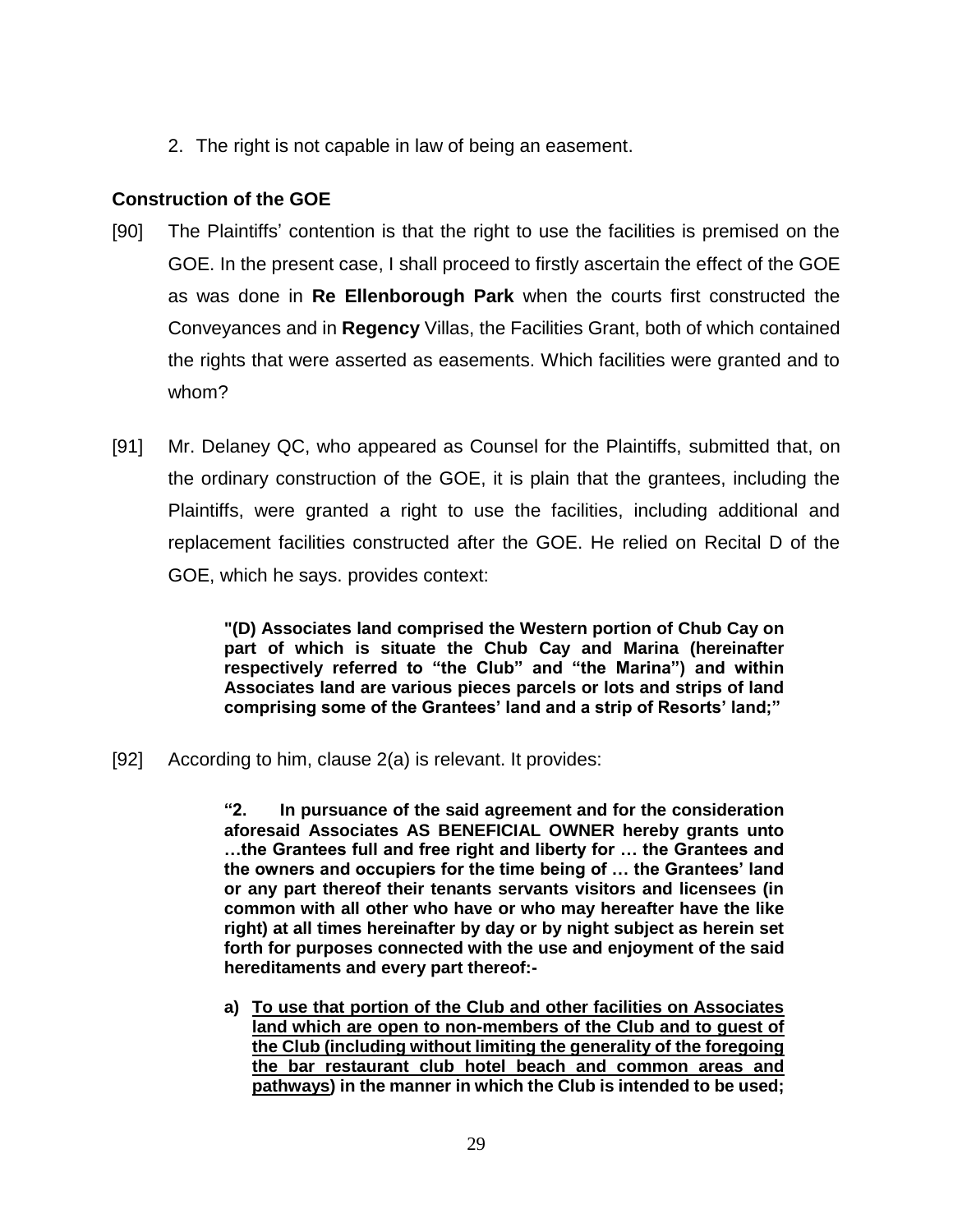- **b) ….**
- **c) ….**

**TO HOLD the said rights and privileges unto and to the use of Resorts and the Grantees in fee simple as appurtenant to Resorts land and the Grantees land SUBJECT TO the same terms and conditions as the Club Marina Utilities and other facilities are made available to other property owners of Chub Cay and to non-members of the Club including the payment of fees and other charges common to other users of the Club Marina Utilities and other facilities AND SUBJECT ALSO TO the right of the Grantor from time to time to impose reasonable rules to regulate the use of any or all of the aforesaid facilities".**

- [93] Learned Queen's Counsel Mr. Delaney contended that the Plaintiffs were given the right to use the facilities by virtue of being grantees, to whom the rights were granted. According to him, this is manifested by the fact that the rights were memorialized in a formal document called the "Grant of Easements". Further, Mr. Delaney relied on several features of the GOE, which he urged the Court to find gives credence to *the Grantees' right to use the Club and other facilities*:
	- (i) The Club and other facilities being introduced in Recitals C and D;
	- (ii) Rights of way in the roadway easements of clause 1 being expressly stipulated for the purpose of accessing the Club and other facilities;
	- (iii) Separate treatment of the right to use the Club and other facilities at clause 2(a) and the habendum of clause 2;
	- (iv) Clause 2(a) identified (expressly, without limiting the generality of the terms "the Club and other facilities") the bar, restaurant, club, hotel, beach, common areas and pathways; and
	- (v) A protective covenant stipulated by the developer at clause 9 that roads will not be laid out in a manner so as to prevent access by the Grantees to the Club and other facilities.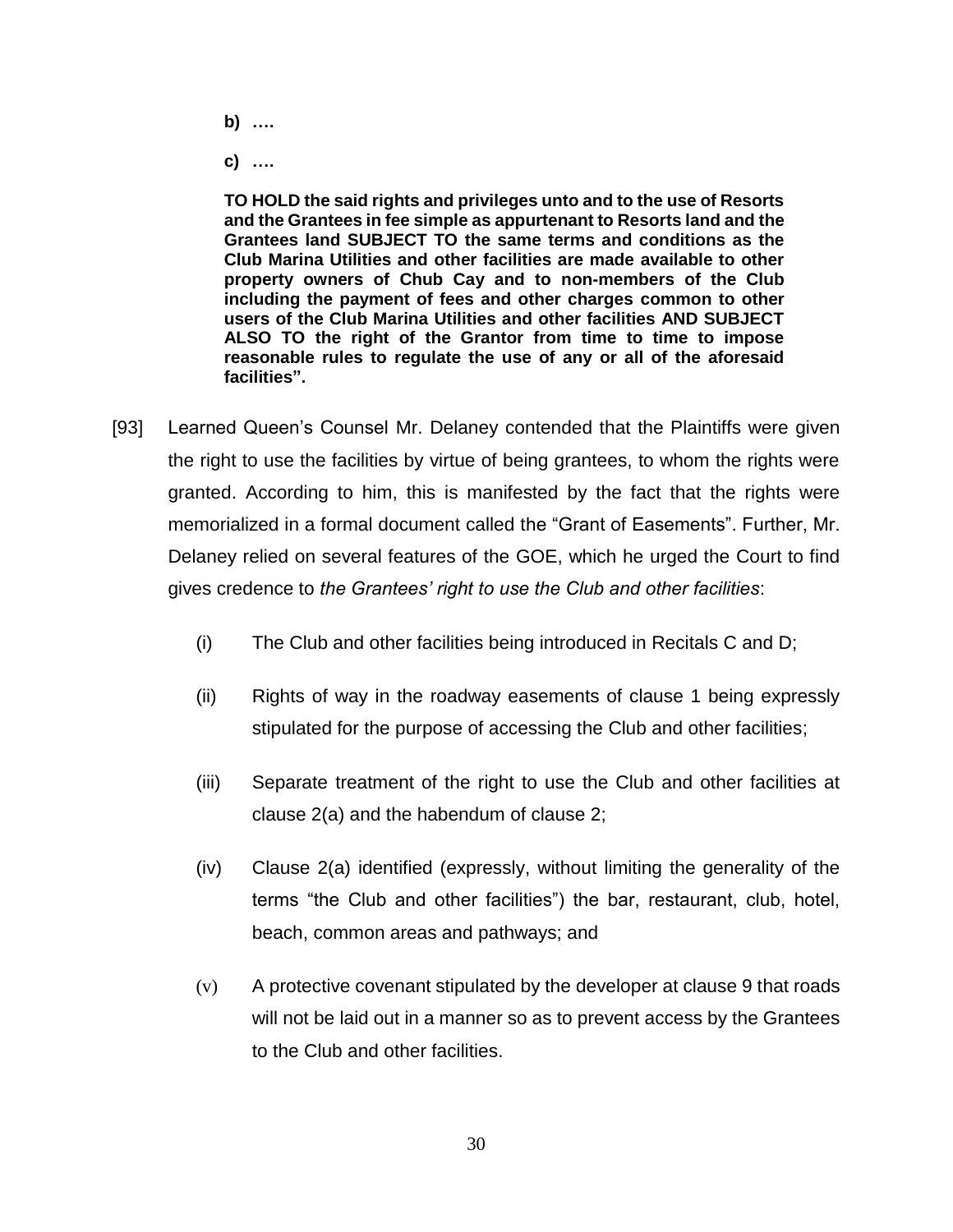- [94] The facilities that were granted to the Grantees was the portion of the Club and other facilities on the developer's land which was open to non-members of the Club and to guests of the Club. As such, I agree with the Defendant that the grant to Grantees generally (not being members of the Club, as the Plaintiffs) was somewhat limited. It seems that the intention was to confer upon Grantees the right to use some parts of the Club and some of the facilities and that some parts of the Club and some of the facilities were reserved exclusively for members. Those areas were defined by an non-exhaustive list, as it stated that the facilities included but were not limited to those listed: "guests of the bar, restaurant, club hotel, beach and other common areas and pathways". It appears that the intention was to give access to the kind of facilities that grantees and their guests might expect to be able to enjoy on a resort island.
- [95] With respect to the facilities granted, Mr. Delaney QC submitted that the Plaintiffs are entitled to access facilities that have been added and/or have replaced those which existed at the time of the GOE notwithstanding that it was not expressly stated to so include additions or replacements.
- [96] On the other hand, Mr. Shurland QC, who appeared as Counsel for the Defendant, submitted that the rights identified in the GOE must be stated in unambiguous and certain language and, in the absence of express words to that effect, the GOE would not be construed as entitling the Plaintiffs to use any facility that might be constructed anywhere on the Defendant's land including those facilities which relates to extensions to existing facilities and where facilities are substituted or moved from one place to another. He explained that, at the time of the GOE, one single structure housed the restaurant, bar and convenience store, which was called "the Club" to distinguish it from other buildings on Chub Cay. As there was no swimming pool, golf course, squash or tennis courts or any other recreational facility at the time of the GOE, it was not contemplated by the GOE.
- [97] In **Regency Villas,** the Respondents cross-appealed, challenging the finding of the Court of Appeal that the grant were limited to the actual facilities on site in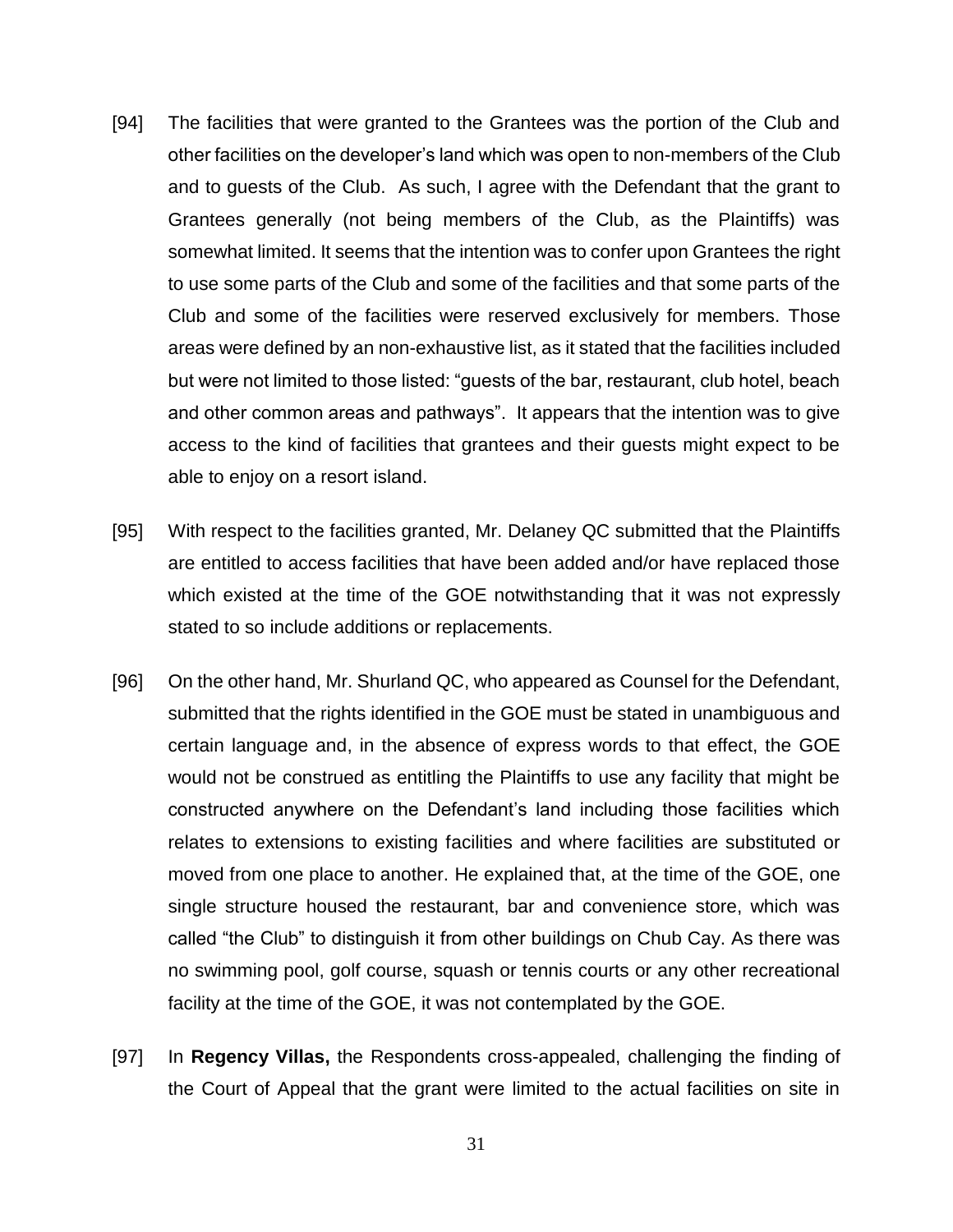1981, at the time of the Transfer. The Supreme Court agreed with the Respondents. The Supreme Court found that the Court of Appeal was wrong to have viewed the various facilities as if they were separate rights to separate facilities. The Supreme Court stated that the Court of Appeal "*failed to see the wood for the trees"*: At para. 85, Lord Briggs, who delivered the Judgment, stated:

**"I have already indicated my clear preference for the judge's simple and common-sense analysis. There is in my view no answer to the judge's pithy observation that to construe the rights as limited to the actual facilities on site or planned in 1981 is unrealistic, and that it would be likely to inhibit the servient owner from introducing improvements or replacements, or adding facilities, for the benefit of all users of the leisure complex in the Park. In my view the Court of Appeal's approach, looking at the facilities grant as if it were a grant of separate rights to each facility, affecting separate and distinct parts of the complex, failed to see the wood for the trees."** [Emphasis added]

[98] The Court reasoned that, in the circumstances, the absence of express words of futurity in the Facilities Grant did not prevent that grant from including additional or replacement facilities because the absence of the words was compensated by the nature of the subject matter and because it was plain that timeshare owners had been granted rights to use all such facilities. At para. 86, Lord Briggs continued:

> **"It is fair comment that counsel for the respondents provided less than full-blooded support during oral argument for the judge's simple analysis, although they did in subsequent written submissions. This reluctance was apparently because of a concern about the effect of the law relating to perpetuities upon what, on one view, might be regarded as the grant of future easements. But this concern was, in my view, misplaced for the reason which I have already given. I have also explained why, in my view, the absence of express words of futurity in the Facilities Grant is more than compensated for by the nature of the subject matter, namely rights to use sporting and recreational facilities in a leisure park on an indefinite basis. The timeshare owners in the Mansion House were plainly granted rights to use all such facilities as might be there from time to time, and it makes no sense at all to think that the parties to the grant of rights to the Regency Villas timeshare owners over the same leisure complex actually intended that they should have a steadily reducing set of rights, as alterations, replacements and improvements were made to the leisure complex over time."** [Emphasis added]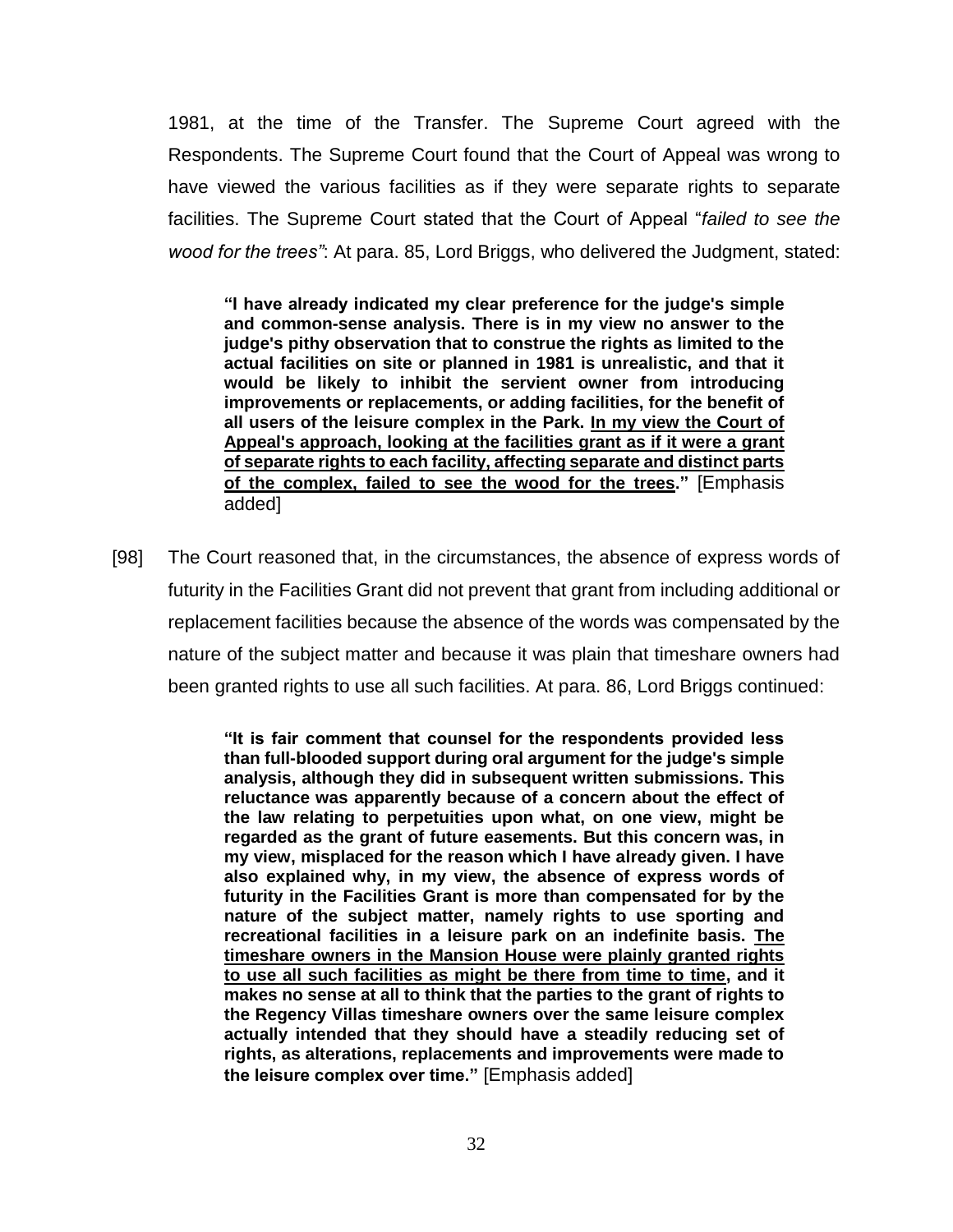- [99] In my judgment, **Regency Villas** is distinguishable from the present case relative to the addition of facilities. While the bar, restaurant, hotel, beach and other common areas and pathways were granted to the Plaintiffs regardless of their relocation, the pool, golf course, tennis and squash courts and other sporting facilities were not granted to them unless they are members of the Club.
- [100] In **Regency Villas**, the Facilities Grant listed the sporting and recreational facilities to which the grant related along with other sporting and recreational facilities. It was clear, therefore, that the grantees had been granted use of whichever sporting and recreational facilities might exist at the time. In the present case, the GOE is not as wide. The facilities in clause 2(a) were listed to define "the Club" which is the subject of the GOE. Sporting and recreational facilities such as the pool, golf course, courts, gym etc. are not of the same kind contemplated in the GOE. It is not the absence of the express words of futurity, but rather the difference between the subject matters of the instant grant in the GOE and the **Regency Villas** grant. The finding that the grant included the additional facilities turned on the fact that the grant was for "*any other sporting and recreational facilities*" in addition to those expressly stated whereas the grant was not of facilities of the same kind granted.
- [101] Further, the GOE distinguishes between members and non-members and limits the grant in respect of facilities to those parts of the Club that are available to nonmembers of the Club and guests of the Club. It is plain that, on the basis of being Grantees, they were being granted some degree of access but that there could be facilities which would be reserved for members of the Club. No distinction between members and non-members arose in **In re Ellenborough** and **Regency Villas**.
- [102] Clause 2 of the habendum provides that the rights are subject to the right of the Grantor to impose reasonable rules to regulate the use of any and all of the mentioned facilities. There was no distinction between members and nonmembers.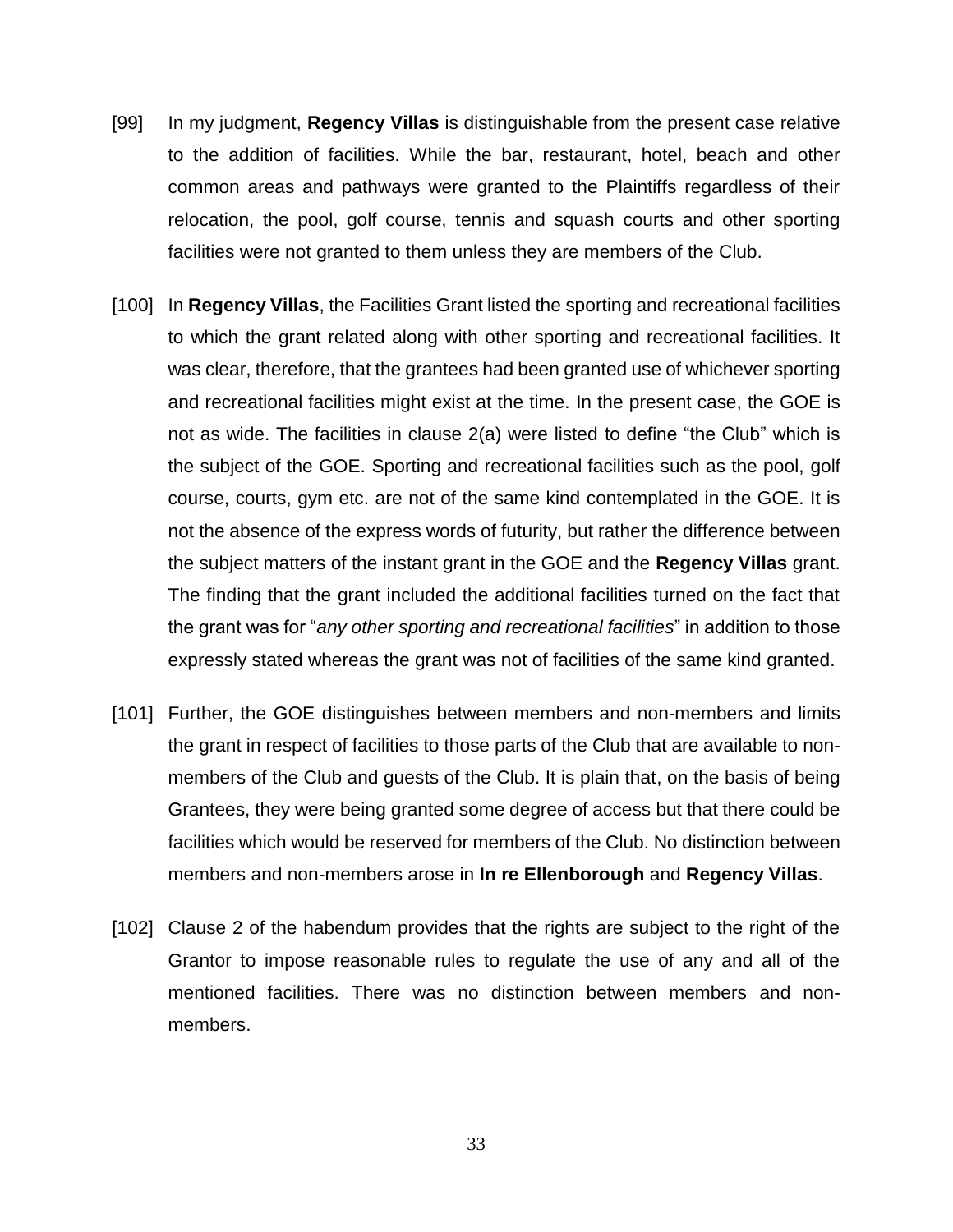- [103] The rights of way to the Club and Marina were granted subject to the Grantor's right to impose reasonable rules to regulate the use of those facilities:" **AND SUBJECT ALSO TO the right of the Grantor from time to time to impose reasonable rules to require the use of any or all of the aforesaid facilities."**
- [104] The swimming pool, golf course, squash and tennis courts along with the other sporting facilities are of a different kind of recreational facilities granted in the GOE. The payment of fees in order to use the recreational facilities is not an unreasonable requirement for its use. In this regard, Mr. Shurland QC's submission on mere passivity is relevant.
- [105] Mr. Shurland QC submitted that the maintenance and operation of the facilities are onerous and it follows that the Plaintiffs cannot be permitted to use them free of charge. In **Regency Villas**, in determining whether the grant of the right to use the recreational facilities was capable of being an easement, the Court clarified the meaning of the principle that easements do not require anything more than mere passivity on the part of the servient owner: **Jones v Price** [1965] 2 QB 618. At para 67 and 69, the Court stated:

**67. This does not mean that easements cannot be granted if they involve the use of structures, fixtures or chattels on the servient tenement, which, in the ordinary course, the parties to the grant expect that the servient owner will manage and maintain. All it means is that the grant of the easement does not impose upon the servient owner an obligation to the dominant owner to carry out any such management or maintenance. The servient owner may do so because he wishes to use the structures, fixtures or chattels for the same purpose as the dominant owner, and has both the possession and control of the servient tenement and more resources than the dominant owner with which to do so. The grantor may or may not choose to make enjoyment of the easement conditional upon the dominant owner making a contribution towards the cost of management and maintenance, but no such contribution obligation will lightly be implied. There may, as in the present case, be a commercial expectation that the servient owner will undertake the cost and other burdens of management and maintenance, but the fact that the shared commercial expectation may have been (as in the present case) built upon sand rather than rock, so that those burdens prove uneconomic for the servient owner, will not affect the question whether the grant of the relevant rights constitutes an easement.**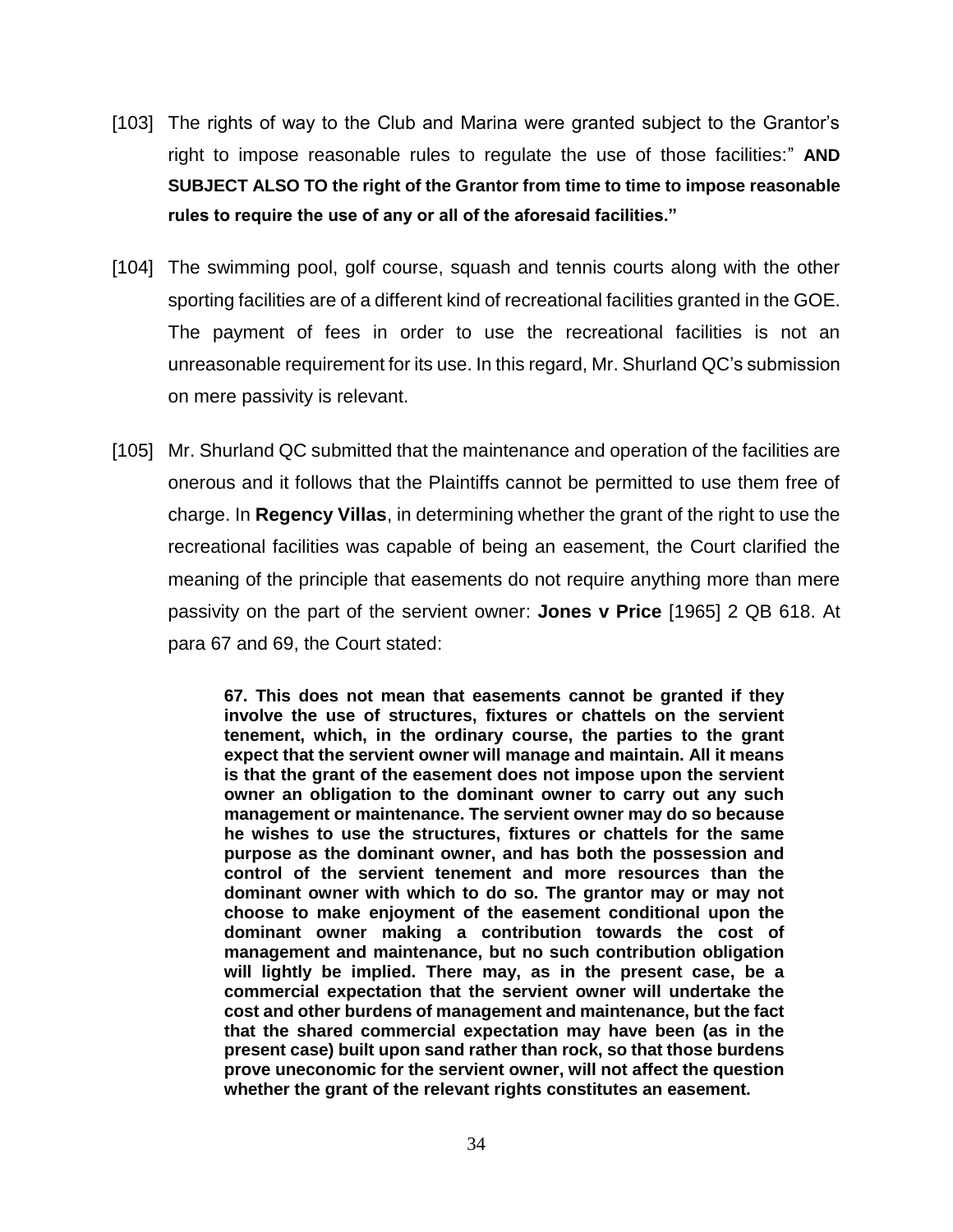**69. There is therefore nothing inherently incompatible with the recognition of a grant of rights over land as an easement that the parties share an expectation that the servient owner will in fact undertake the requisite management, maintenance and repair of the servient tenement, and of any structures, fittings or even chattels located thereon. The only essential requirement (imposed to prevent land being burdened to an extent contrary to the public interest) is that the servient owner has undertaken no legal obligation of that kind to the dominant owner".**

**…..**

[106] Whether the recreational facilities subject of the grant require active and continuous maintenance by the servient tenement owner that could have the effect of disqualifying it from being an easement is a question of fact. The Supreme Court in **Regency Villas** reasoned that although it was *possible* for some of the facilities to require action by the dominant owners after the discontinuance of maintenance by the servient owners, it did not deprive the easement of the character of mere passivity because generally, the facilities did not require the servient owner to maintain or operate them. At paras. [72] –[73], Lord Briggs stated:

> **"72. It is not difficult to imagine recreational facilities which do depend upon the active and continuous management and operation by the servient owner, which no exercise of step-in rights by the dominant owners would make useable, even for a short period. Free rides on a miniature steam railway, a covered ski slope with artificial snow, or adventure rides in a theme park are examples which would probably lie on the wrong side of the line, so as to be incapable of forming the subject matter of an easement. But the precise dividing line in any particular case will be a question of fact.**

> **73. It is in this context to be borne in mind, as already explained, that the Facilities Grant extended only to such sporting or recreational facilities as existed within the Park from time to time. It did not oblige the servient owner to maintain or operate any particular facilities, or any facilities. It is perfectly possible that, in relation to some of them, the exercise by the dominant owners of step-in rights, after discontinuation of operation and maintenance by the servient owners, would not make them useable by the dominant owners indefinitely. That was an inherent limitation in the value of the Facilities Grant, but it does not deprive it of the character of an easement".**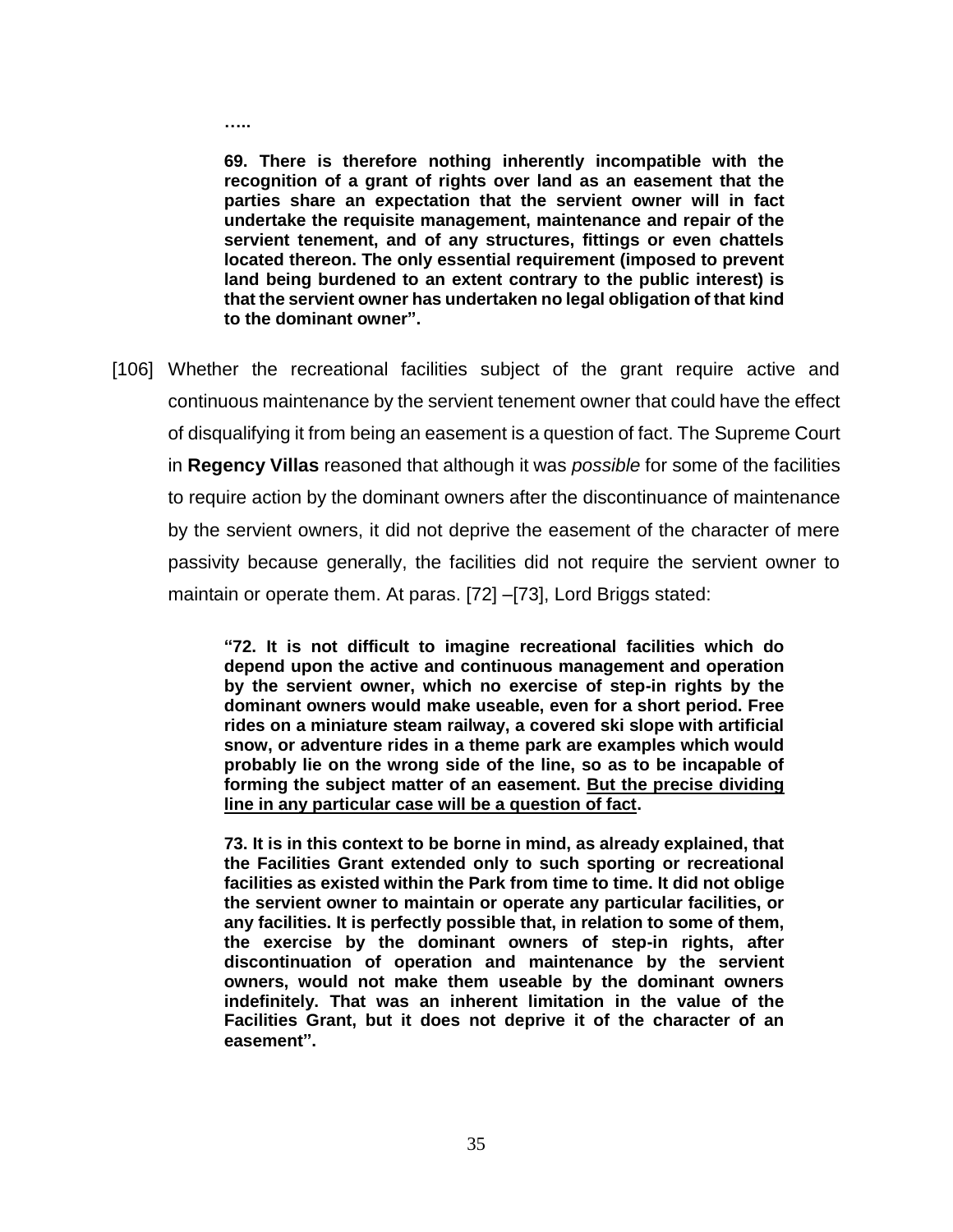- [107] In my judgment, the facilities in dispute in the present case are strikingly similar to those in **Regency Villas**. The facilities on the first and ground floors of Mansion House included a restaurant, TV, billiards and a gymnasium along with sporting and recreational facilities on the surrounding grounds including a golf course, swimming pool, tennis and squash courts and gardens.
- [108] I do not accept Mr. Shurland's suggestion that the GOE is vague. It is clear that the GOE intended to grant to the Grantees (and their visitors) the right to use the Marina and whichever Club-like facilities might exist that are of the kind expressly listed. The only ambiguity, which I have already resolved, is whether the sporting facilities, which did not exist at the time of the GOE, are of the kind listed so as to be included in the GOE.
- [109] Accordingly, the Plaintiffs have access to the Club and Marina by virtue of being lot owners. However, they do not have access to the sporting facilities, which were not contemplated by the GOE.

## **The Second Condition**

[110] The rights to use recreational facilities on a resort island where persons are seeking recreation is of service, utility and benefit to the Plaintiffs' property. I agree with Mr. Delaney QC that the nature of the island as a resort island strengthens the point.

## **The Fourth Condition**

[111] The questions relevant to this consideration were stated in **Re Ellenborough**: whether the rights purported to be given are expressed in terms of too wide and vague character; whether if and so far effective, such rights would amount to rights of joint occupation or would substantially deprive the owners of the servient tenement or proprietorship or legal possession; whether, if and so far effective, such rights constitute mere rights of recreation, possessing no quality of utility or benefit; and on such grounds cannot qualify as easements.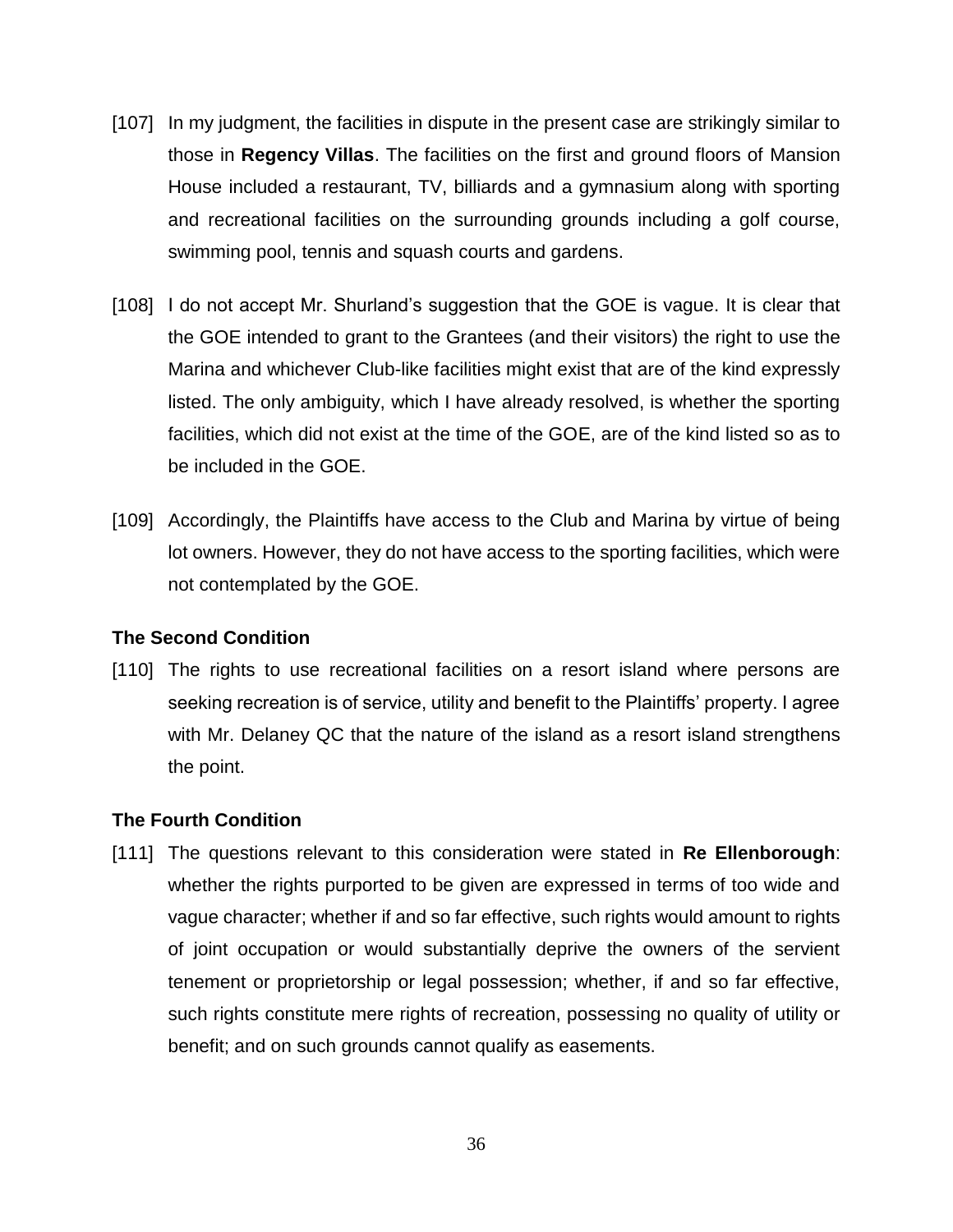[112] I have already stated that the grant of the right to access the Club-like facilities was specific and clear. The right of the Plaintiffs and their visitors to use the Club-like facilities would not substantially deprive the developer of its legal possession thereof because the right is clearly stated as a right to use the facilities in the same way that non-members and guests of the Club would and the use is granted to use the facilities in the way they are intended to be used. I have already alluded to the case of **Regency Park,** which both parties relied upon: that it is outdated to consider recreation as not conferring utility and benefit on those who undertake it. It follows that the instant easements, conferring a right of way to use Club-like facilities satisfies the condition that the easement is capable of forming the subjectmatter of the GOE.

## **Additional questions**

- [113] Both parties agreed that two additional issues need to be answered by the Court namely:
	- 1. Whether lawfully, as a condition to enjoying existing freehold rights appurtenant to the Plaintiffs lots (as conferred under the GOE), the Plaintiffs may be compelled by the Defendant (by means of entering into the 2019 Amended and Restated Declaration or otherwise) to relinquish such rights and;
	- 2. Whether freehold rights of the Plaintiffs (as conferred under the GOE) to use the roads of Chub Cay are qualified in a manner such as to exclude cars, trucks, and/or any vehicle larger than a golf cart;
	- 3. If the answer to (2) is in the negative, whether the Defendant, acting unilaterally, may lawfully qualify, limit or reduce the right of the Plaintiffs (as conferred under the GOE) to use the roads of Chub Cay in a manner such as to prohibit on such roads the Plaintiffs' use of cars, trucks, or any vehicle larger than a golf cart.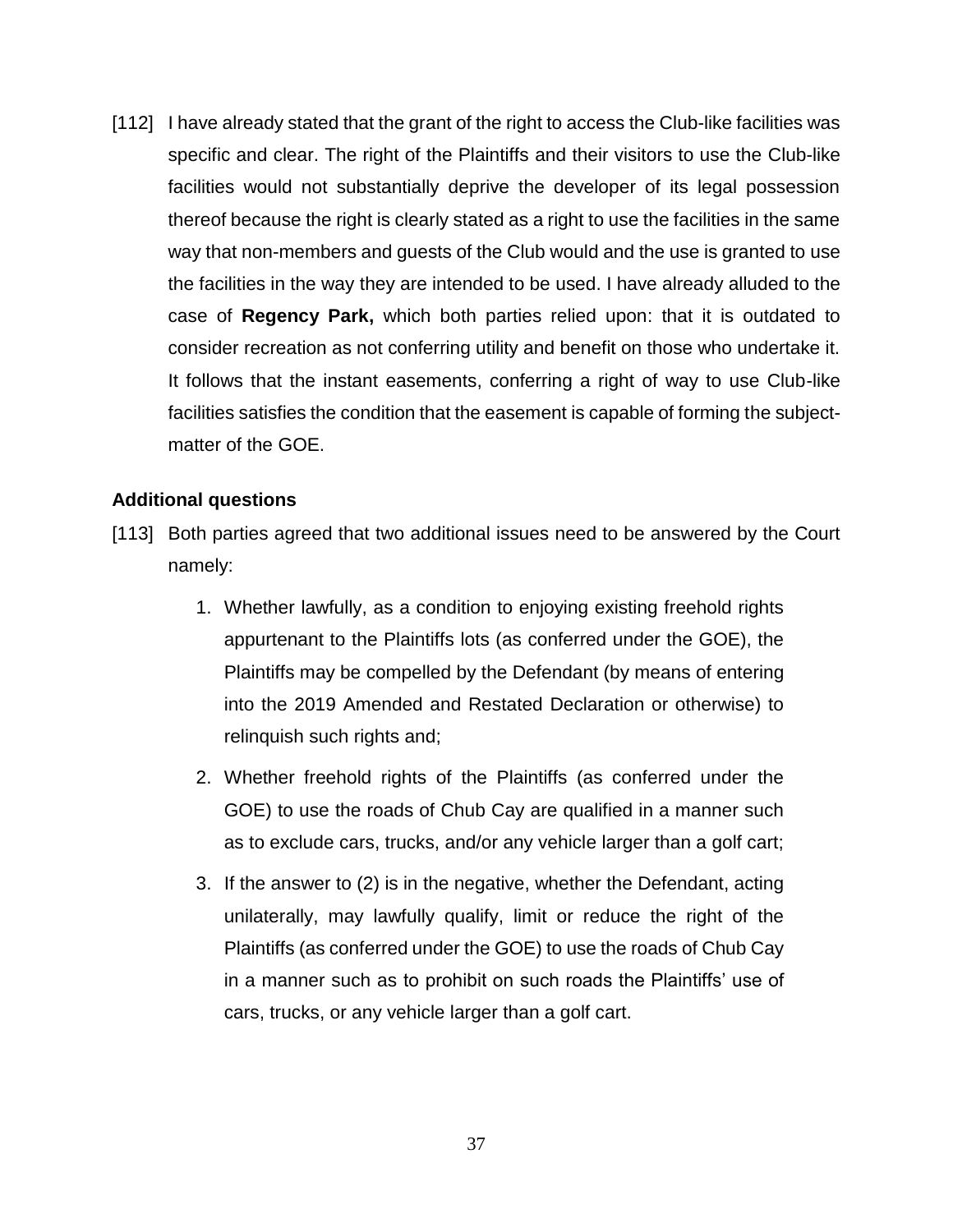## **Whether the developer can compel the Plaintiffs to enter into the 2019 Amended Declaration**

[114] Succinctly put, the Plaintiffs' rights under the GOE are vested rights.

## **Whether freehold rights of the Plaintiffs to use the roads of Chub Cay are qualified in a manner such as to exclude cars, trucks, and/or any vehicle larger than a golf cart**

[115] The easements are subject to the right of the Grantor to impose reasonable rules:

#### **"...AND SUBJECT ALSO TO the right of the Grantor from time to time to impose reasonable rules to require the use of any or all of the aforesaid facilities."**

[116] It is apposite to state that the basic principles of contract interpretation are well established. Unquestionably, the starting point is that words are to be given their ordinary and natural meaning. This is not necessarily the dictionary meaning of the word but that in which it is generally understood. The courts assume that the parties have used language in a way that reasonable persons ordinarily do. So terms are:

> **"…to be understood in their plain, ordinary, and popular sense, unless they have generally in respect of the subject-matter, as by the known usage of trade, or the like, acquired a peculiar sense distinct from the popular sense of the same words; or unless the context evidently points out that they must in the particular instance, and in order to effectuate the immediate intention of the parties to the contract, be understood in some other special or peculiar sense".**

[117] Mr. Delaney QC correctly submitted that, on the ordinary interpretation of the language used in the expresses provisions of the GOE, they do not contemplate a unilateral alteration of the rights of the Grantees by the Grantor, except where and to the extent expressly agreed and stipulated, such as with respect to the re-routing of roads from time to time: clause 1 of the GOE. As Lord Briggs said at para. 58 in **Regency Villas**, it would be repugnant to the essential nature of easements if it were that the servient owner could revoke it at a whim.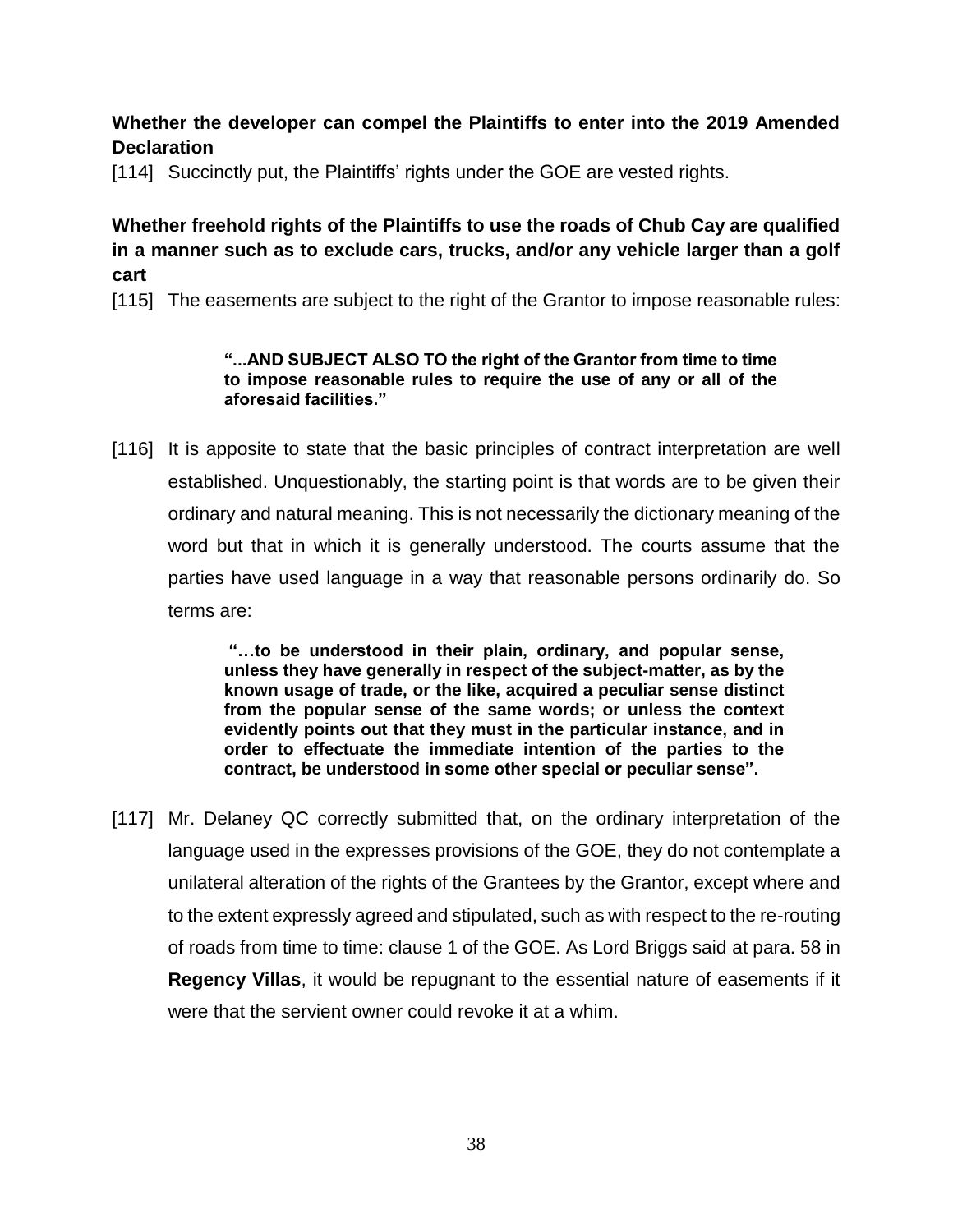- [118] In my opinion, it would be a wrongful derogation from the grant if unilaterally the Grantor were to impose a reduction, alteration or a requirement upon the Grantees to relinquish rights vested pursuant to the GOE.
- [119] Therefore, the additional questions posed must be answered in the negative.

## **Conclusion**

- [120] As in **Regency Villas** and **Cayman Shores** (presently under appeal), the GOE is of the status of a property right, in the character of an easement. The Plaintiffs are entitled to use the Club and other facilities including those specifically identified in clause 2(a) as being connected with the Club, subject to the payment of fees and charges common to other users, in the manner in which the Club is intended to be used. As a matter of construction, fees and other charges are required to be reasonable. They may not go contrary to the rights conferred under the GOE or misapplied in a discriminatory or arbitrary manner such as would undermine the object and intent of the easements.
- [121] Similarly, such easements are not subject to the Plaintiffs being required by the Defendant to relinquish or modify them as a condition for exercising them. Neither are such rights by way of easements subject to be qualified or reduced in scope by the unilateral actions of the Defendant, as in the case of limiting the use of roadways by vehicles no larger than a golf cart.
- [122] As Mr. Delaney QC reminded the Court, Chub Cay is a resort island. The island and its roadways are very small. This was observed by the Court during its visit. So, in my opinion, it does not seem unreasonable for the Defendant to restrict the use of vehicles to avoid congestion and to preserve the charm of the island. However, the Defendant cannot act unilaterally and any regulation with respect to this ought to be exercised reasonably.

## **Relief and Declarations**

[123] The Order of the Court is as follows: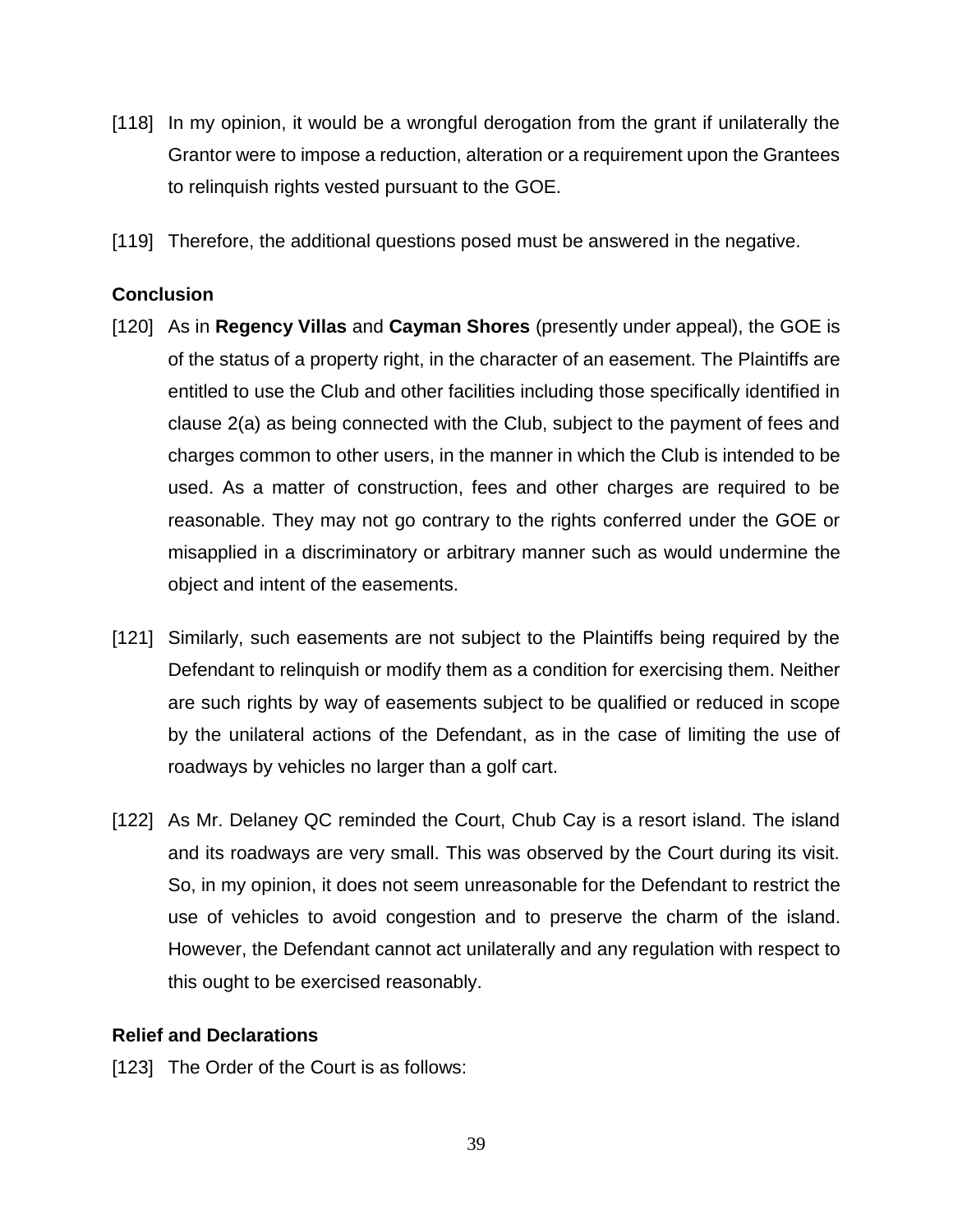- 1. A Declaration that the rights of way and easements granted and confirmed in the 2004 Grant of Easements are valid in law and equity and enforceable as against the Defendant by each of the Plaintiffs and the owners and occupiers for the time being of the Plaintiffs' lots or any part thereof their tenants, servants, visitors and licensees;
- 2. A Declaration that pursuant to clause 2(a) of the Grant of Easements, the Plaintiffs are entitled to use that portion of the Club and other facilities which are open to non-members of the Club and to guests of the Club (including the bar, restaurant, club, hotel, beach and common areas and pathways;
- 3. A Declaration that the Defendant cannot compel the Plaintiffs to enter into the 2019 Amended and Restated Declaration or otherwise) to relinquish such rights;
- 4. An injunction restraining the Defendant whether by itself, licensees, agents or any of them from doing any act whereby the Plaintiffs or any of them, their tenants, servants, visitors or licensees may be hindered or obstructed in their use and enjoyment of the rights and privileges granted under the 2004 Grant of Easements; and
- 5. Costs to the Plaintiffs to be taxed if not agreed.

## **Costs**

- [124] As a general rule, the unsuccessful party should pay the costs of the successful party. In this case, there is no reason for the Court to depart from this principle. Costs must also be reasonable. The Plaintiffs are therefore entitled to their costs which must be reasonable.
- [125] In determining what is reasonable costs, a convenient starting point is Order 59, rule 3(2) of the Rules of the Supreme Court ("RSC") which provides:

"**If the Court in the exercise of its discretion sees fit to make any order as to the costs of or incidental to any proceedings, the Court shall, subject to this Order, order the costs to follow the event, except when**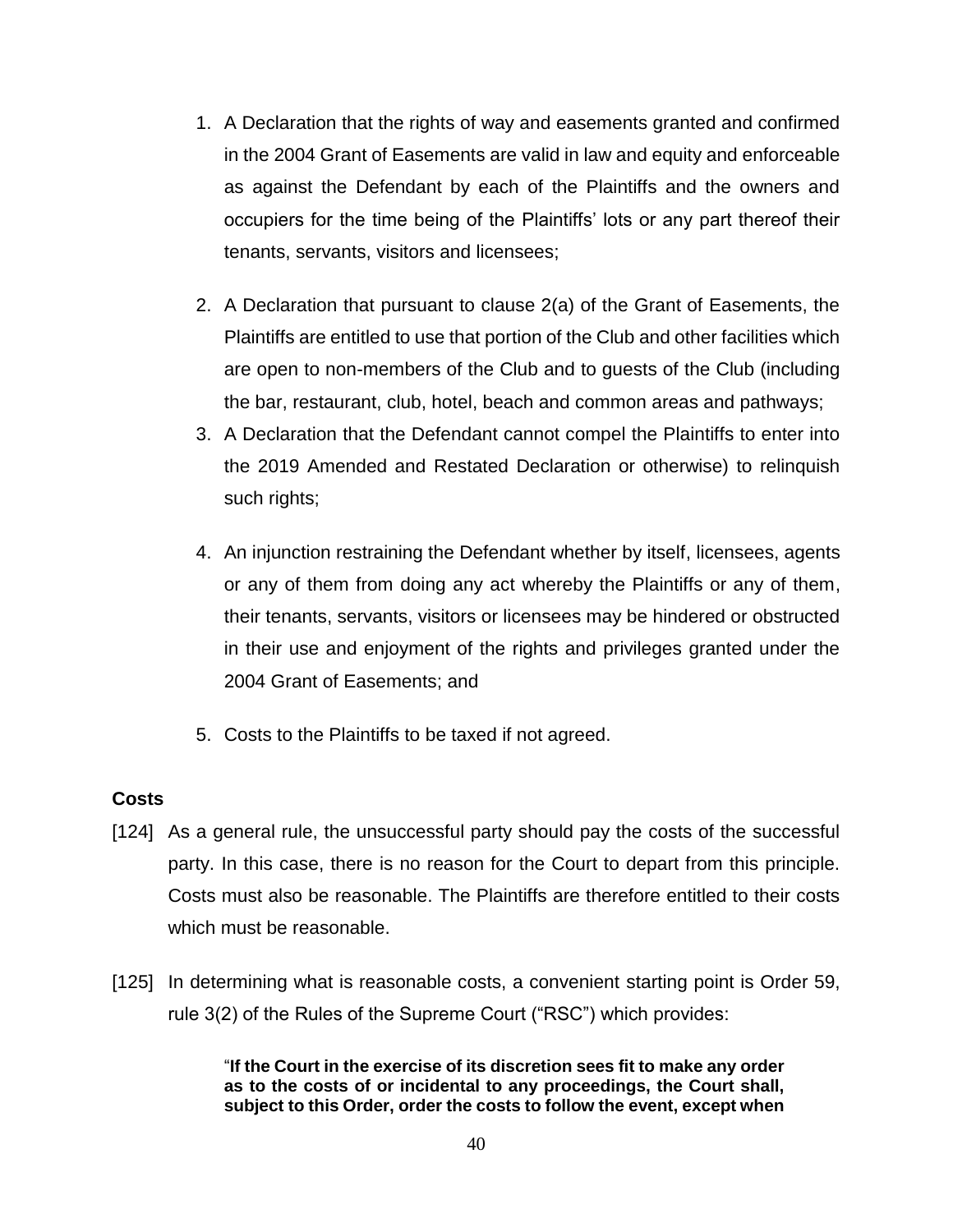#### **it appears to the Court that in the circumstances of the case some other order should be made as to the whole or any part of the costs.**"

[126] In civil proceedings, costs are entirely discretionary. Section 30(1) of the Supreme Court Act provides:

> "**Subject to this or any other Act and to rules of court, the costs of and incidental to all proceedings in the Court, including the administration of estates and trusts, shall be in the discretion of the Court or judge and the Court or judge shall have full power to determine by whom and to what extent the costs are to be paid.**"

[127] Order 59, rule 2(2) of the RSC similarly reads:

"**The costs of and incidental to proceedings in the Supreme Court shall be in the discretion of the Court and that Court shall have full power to determine by whom and to what extent the costs are to be paid, and such powers and discretion shall be exercised subject to and in accordance with this order.**"

- [128] Costs are always in the discretion of the Court. The Judge is required to exercise his/her discretion judicially, that is, in accordance with established principles and in relation to the facts of the case and on relevant grounds connected with the case, which included any matter relating to the litigation; the parties' conduct in it and the circumstances leading to the litigation, but nothing else: see Buckley L.J. in **Scherer v Counting Instruments Ltd** [1986] 2 All ER 529 at pages 536-537.
- [129] In deciding what would be reasonable the Court must take into account all the circumstances, including but not limited to:
	- a) any order that has already been made;
	- b) the care, speed and economy with which the case was prepared;
	- c) the conduct of the parties before as well as during the proceedings;
	- d) the degree of responsibility accepted by the legal practitioner;
	- e) the importance of the matter to the parties;
	- f) the novelty, weight and complexity of the case; and